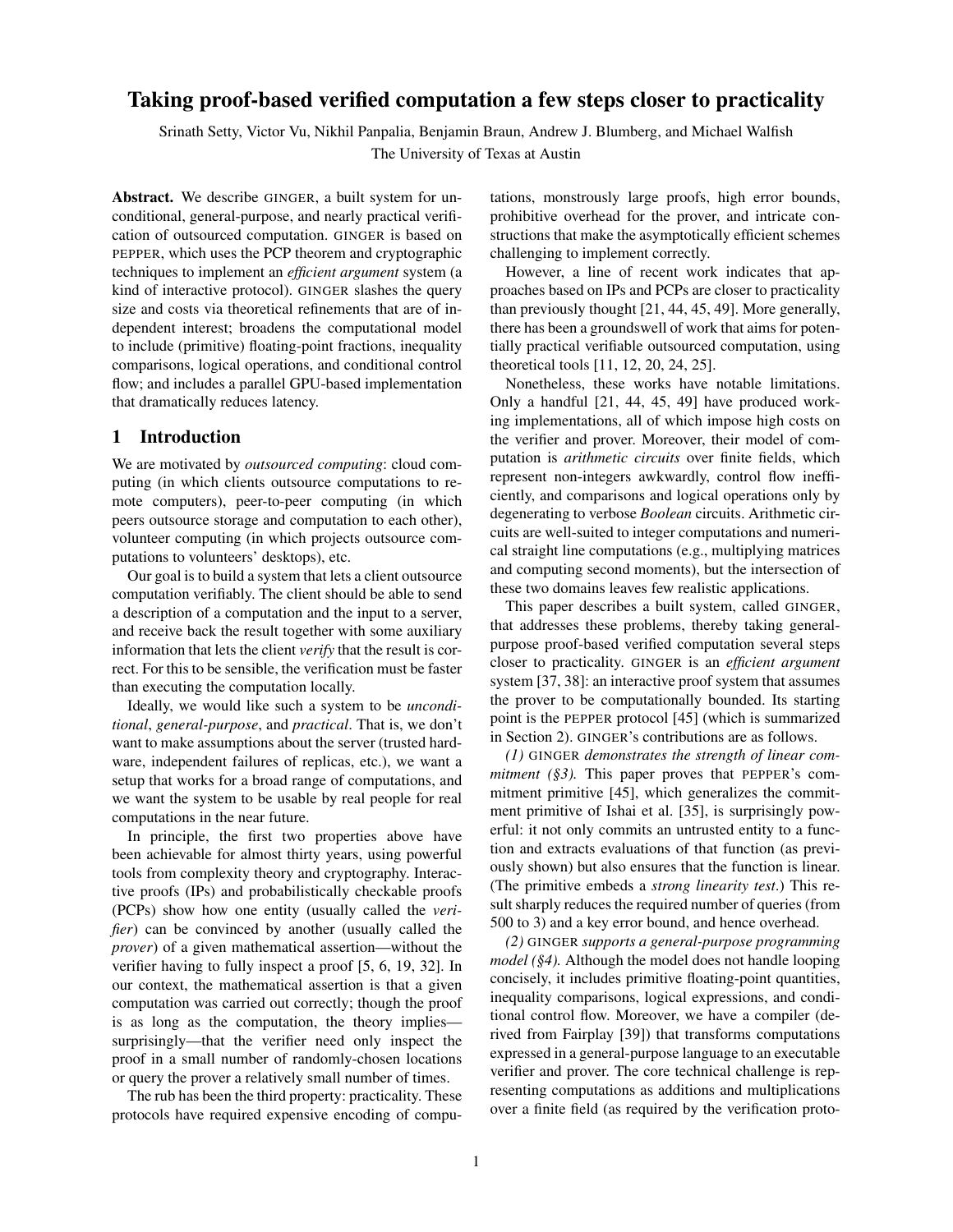col); for instance, "not equal" and "if/else" do not obviously map to this formalism, inequalities are problematic because finite fields are not ordered, and fractions compound the difficulties. GINGER overcomes these challenges with techniques that, while not deep, require care and detail.<sup>1</sup> These techniques should apply to other protocols that use arithmetic constraints or circuits.

*(3)* GINGER *exploits parallelism to slash latency ([§5\)](#page-6-0).* The prover can be distributed across machines, and some of its functions are implemented in graphics hardware (GPUs). Moreover, GINGER's *verifier* can use a GPU for its cryptographic operations. Allowing the verifier to have a GPU models the present (many computers have GPUs) and a plausible future in which specialized hardware for cryptographic operations is common.<sup>2</sup>

We have implemented and evaluated GINGER ([§6\)](#page-6-1). Compared to PEPPER [\[45\]](#page-11-4), its base, GINGER lowers network costs by 1–2 orders of magnitude (to hundreds of KB or less in our experiments). The verifier's costs drop by multiples and possibly orders of magnitude, depending on the cost of encryption; if we model encryption as free, the verifier can gain from outsourcing when batch-verifying as few as 20 computations (down from 3900 in PEPPER). The prover's CPU costs drop by 10– 15%, which is not much, but our parallel implementation reduces latency with near-linear speedup. Computing with rational numbers in GINGER is roughly three times more expensive than computing with integers, and arithmetic constraints permit far smaller representations than a naive use of Boolean or arithmetic circuits.

Despite all of the above, GINGER is not quite ready for the big leagues. However, PEPPER and GINGER have made argument systems far more practical (in some cases improving costs by 23 orders of magnitude over a naive implementation). We are thus optimistic about ultimately achieving true practicality.

### <span id="page-1-0"></span>2 Problem statement and background

Problem statement. A computer *V*, known as the *verifier*, has a computation  $\Psi$  and some desired input *x* that it wants a computer *P*, known as the *prover*, to perform. *P* returns *y*, the purported output of the computation, and then *V* and *P* conduct an efficient interaction. This interaction should be cheaper for *V* than locally computing  $\Psi(x)$ . Furthermore, if *P* returned the correct answer, it should be able to convince *V* of that fact; otherwise, *V* should be able to reject the answer as incorrect, with high probability. (The converse will not hold: rejection does not imply that *P* returned incorrect output, only that it misbehaved somehow.) Our goal is that this guarantee be *unconditional*: it should hold regardless of whether *P* obeys the protocol (given standard cryptographic assumptions about *P*'s computational power). If *P* deviates from the protocol at any point (computing incorrectly, proving incorrectly, etc.), we call it *malicious*.

### <span id="page-1-1"></span>2.1 Tools

In principle, we can meet our goal using PCPs. The PCP theorem [\[5,](#page-10-0) [6\]](#page-10-1) says that if a set of constraints is satisfiable (see below), there exists a *probabilistically checkable* proof (a PCP) and a verification procedure that accepts the proof after querying it in only a small number of locations. On the other hand, if the constraints cannot be satisfied, then the verification procedure rejects *any* purported proof, with probability at least  $1 - \epsilon$ .

To apply the theorem, we represent the computation as a set of quadratic constraints over a finite field. A *quadratic constraint* is an equation of degree 2 that uses additions and multiplications (e.g.,  $A \cdot Z_1 + Z_2 - Z_3 \cdot Z_4 =$ 0). A set of constraints is *satisfiable* if the variables can be set to make all of the equations hold simultaneously; such an assignment is called a *satisfying assignment*. In our context, a set of constraints  $\mathcal C$  will have a designated input variable *X* and output variable *Y* (this generalizes to multiple inputs and outputs), and  $C(X = x, Y = y)$ denotes C with variable *X* bound to *x* and *Y* bound to *y*.

We say that a set of constraints  $C$  is *equivalent* to a desired computation  $\Psi$  if: for all *x*, *y*,  $C(X = x, Y = y)$  is satisfiable if and only if  $y = \Psi(x)$ . As a simple example, increment-by-1 is equivalent to the constraint set  ${Y}$  =  $Z + 1, Z = X$ . (For convenience, we will sometimes refer to a given input *x* and purported output *y* implicitly in statements such as, "If constraints  $C$  are satisfiable, then  $\Psi$  executed correctly".) To verify a computation  $y =$  $\Psi(x)$ , one could in principle apply the PCP theorem to the constraints  $C(X = x, Y = y)$ .

Unfortunately, PCPs are too large to be transferred. However, if we assume a computational bound on the prover *P*, then *efficient arguments* apply [\[37,](#page-11-9) [38\]](#page-11-10): *V* issues its PCP queries to *P* (so *V* need not receive the entire PCP). For this to work, *P* must commit to the PCP *before* seeing *V*'s queries, thereby simulating a fixed proof whose contents are independent of the queries. *V* thus extracts a cryptographic commitment to the PCP (e.g., with a collision-resistant hash tree [\[40\]](#page-11-14)) and verifies that *P*'s query responses are consistent with the commitment.

This approach can be taken a step further: not even *P* has to materialize the entire PCP. As Ishai et al. [\[35\]](#page-11-11) observe, in some PCP constructions, which they call *linear PCPs*, the PCP itself is a linear function: the verifier submits queries to the function, and the function's outputs serve as the PCP responses. Ishai et al. thus design a *linear commitment primitive* in which *P* can commit to

<sup>&</sup>lt;sup>1</sup>We elide some of these details for space; they are documented in a longer version of this paper [\[46\]](#page-11-13).

<sup>2</sup>One may wonder why, if the verifier has this hardware, it needs to outsource. GPUs are amenable only to certain computations (which include the cryptographic underpinnings of GINGER).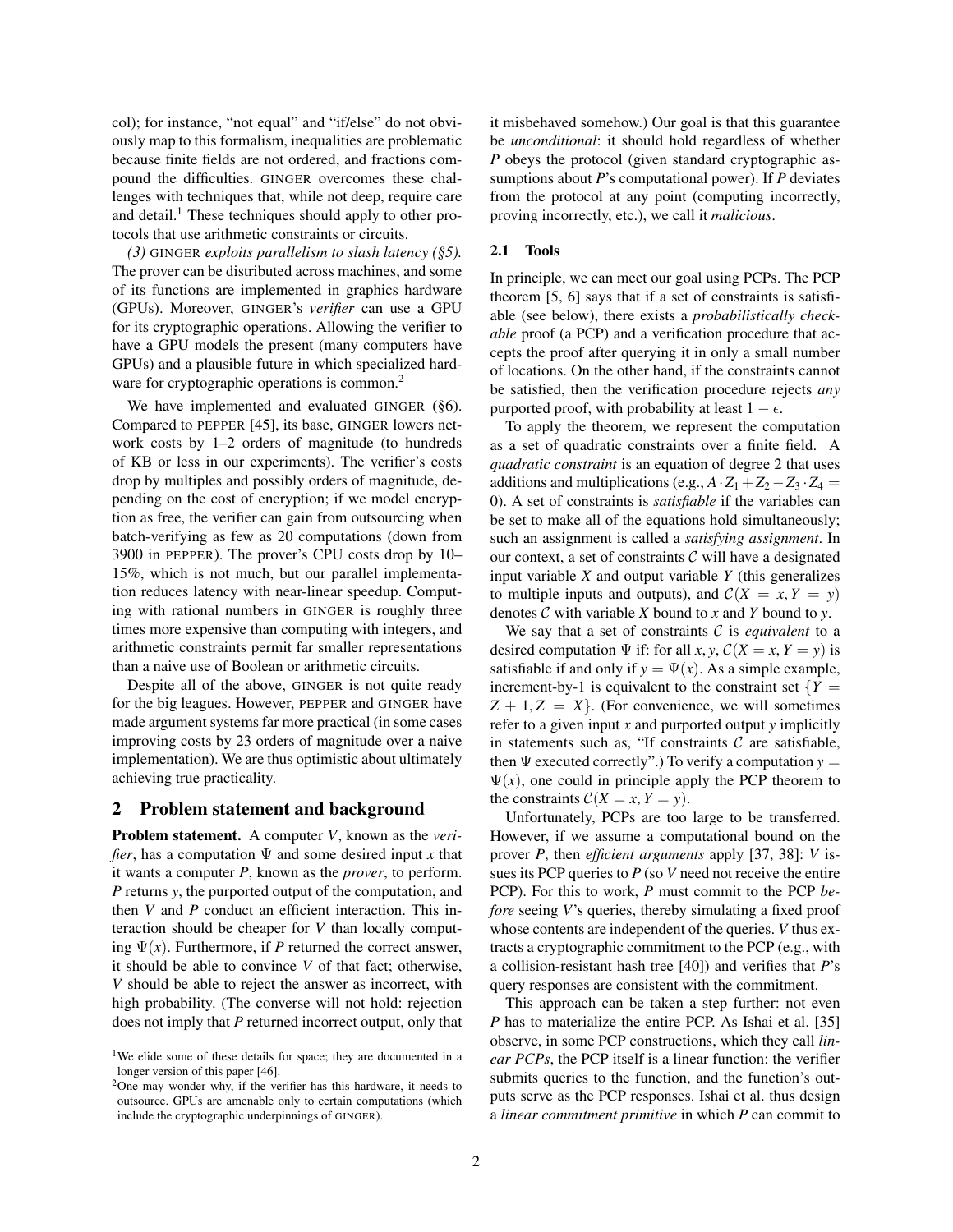a linear function (the PCP) and *V* can submit function inputs (the PCP queries) to *P*, getting back outputs (the PCP responses) as if *P* itself were a fixed function.

PEPPER [\[45\]](#page-11-4) refines and implements the outline above. In the rest of the section, we summarize the linear PCPs that PEPPER incorporates, give an overview of PEPPER, and provide formal definitions. Additional details are in Appendix [A.1.](#page-11-15)

### <span id="page-2-1"></span>2.2 Linear PCPs, applied to verifying computations

Imagine that *V* has a desired computation  $\Psi$  and desired input *x*, and somehow obtains purported output *y*. To use PCP machinery to check whether  $y = \Psi(x)$ , *V* compiles  $\Psi$  into equivalent constraints C, and then asks whether  $C(X = x, Y = y)$  is satisfiable, by consulting an *oracle*  $\pi$ : a fixed function (that depends on  $\mathcal{C}, x, y$ ) that *V* can query. A *correct* oracle  $\pi$  is the proof (or PCP); *V* should accept a correct oracle and reject an incorrect one.

A correct oracle  $\pi$  has three properties. First,  $\pi$  is a *linear function*, meaning that  $\pi(a) + \pi(b) = \pi(a+b)$  for all *a*, *b* in the domain of  $\pi$ . A linear function  $\pi$ :  $\mathbb{F}^n \to \mathbb{F}$ is determined by a vector *w*; i.e.,  $\pi(a) = \langle a, w \rangle$  for all  $a \in \mathbb{F}^n$ . Here,  $\mathbb F$  is a finite field, and  $\langle a, b \rangle$  denotes the inner (dot) product of two vectors *a* and *b*. The parameter *n* is the size of *w*; in general, *n* is quadratic in the number of variables in  $C$  [\[5\]](#page-10-0), but we can sometimes tailor the encoding of *w* to make *n* smaller [\[45\]](#page-11-4).

Second, one set of the entries in *w* must be a redundant encoding of the other entries. Third, *w* encodes the actual satisfying assignment to  $C(X = x, Y = y)$ .

A surprising aspect of PCPs is that each of these properties can be tested by making a small number of queries to  $\pi$ ; if  $\pi$  is constructed incorrectly, the probability that the tests pass is upper-bounded by  $\epsilon > 0$ . A key test for us—we return to it in Section [3—](#page-3-0)is the *linearity test* [\[16\]](#page-11-16): *V* randomly selects  $q_1$  and  $q_2$  from  $\mathbb{F}^n$  and checks if  $\pi(q_1) + \pi(q_2) = \pi(q_1 + q_2)$ . The other two PCP tests are the *quadratic correction test* and the *circuit test*.

The completeness and soundness properties of linear PCPs are defined in Section [2.4.](#page-3-1) A detailed explanation of why the mechanics above satisfy those properties is outside our scope but can be found in [\[5,](#page-10-0) [13,](#page-10-4) [35,](#page-11-11) [45\]](#page-11-4).

#### <span id="page-2-2"></span>2.3 Our base: PEPPER

We now walk through the three phases of PEPPER [\[45\]](#page-11-4), which is depicted in Figure [1.](#page-2-0) The approach is to compose a *linear PCP* and a *linear commitment primitive* that forces the prover to act like an oracle.

Specify and compute. *V* transforms its desired computation, Ψ, into a set of equivalent constraints, C. *V* sends  $\Psi$  (or  $C$ ) to *P*, or *P* may come with them installed.

To gain from outsourcing, *V* must amortize the costs of compiling Ψ to C and generating queries. Thus, *V* verifies computations in batches [\[45\]](#page-11-4) (although they need not be



<span id="page-2-0"></span>Figure 1—The PEPPER protocol [\[45\]](#page-11-4), which is GINGER's base. Though not depicted, many of the protocol steps happen in parallel, to facilitate batching.

executed in a batch). A *batch* (of size  $\beta$ ) refers to a set of computations in which  $\Psi$  is the same but the inputs are different; a member of the batch is called an *instance*. In the protocol, *V* has inputs  $x_1, \ldots, x_\beta$  that it sends to *P* (not necessarily all at once), which returns  $y_1, \ldots, y_\beta$ ; for each instance *i*,  $y_i$  is supposed to equal  $\Psi(x_i)$ .

For each instance *i*, an honest *P* stores a proof vector  $w_i$  that encodes a satisfying assignment to  $C(X = x_i, Y = x_i)$  $y_i$ ;  $w_i$  is constructed as described in Section [2.2.](#page-2-1) Being a vector,  $w_i$  can also be regarded as a linear function  $\pi_i$ —or an oracle of the kind described above.

**Extract commitment.** *V* cannot inspect  $\{\pi_i\}$  directly (they are functions; written out, they would have an entry for each value in a huge domain). Instead, *V* extracts a *commitment* to each  $\pi_i$ . To do so, *V* randomly generates a *commitment vector*  $r \in \mathbb{F}^n$ . *V* then homomorphically encrypts each entry of*r* under a public key *pk* to get a vector  $Enc(pk, r) = (Enc(pk, r_1), Enc(pk, r_2), \ldots, Enc(pk, r_n)).$ We emphasize that  $Enc(\cdot)$  need not be fully homomorphic encryption [\[27\]](#page-11-17) (which remains unfeasibly expensive); PEPPER uses ElGamal [\[23,](#page-11-18) [45\]](#page-11-4).

*V* sends (Enc( $pk$ ,  $r$ ),  $pk$ ) to *P*. If *P* is honest, then  $\pi_i$  is linear, so *P* can use the homomorphism of  $Enc(\cdot)$  to compute  $Enc(pk, \pi_i(r))$  from  $Enc(pk, r)$ , without learning *r*. *P* replies with  $(Enc(pk, \pi_1(r)), \ldots, Enc(pk, \pi_\beta(r))),$ which is *P*'s commitment to  $\{\pi_i\}$ . *V* then decrypts to get  $(\pi_1(r),\ldots,\pi_\beta(r)).$ 

**Verify.** *V* now generates PCP queries  $q_1, \ldots, q_\mu \in \mathbb{F}^n$ , as described in Section [2.2.](#page-2-1) *V* sends these queries to *P*, along with a *consistency query*  $t = r + \sum_{j=1}^{\mu} \alpha_j \cdot q_j$ , where each  $\alpha_j$  is randomly chosen from  $\mathbb F$  (here, · represents scalar multiplication).

For ease of exposition, we focus on a single proof  $\pi_i$ ; however, the following steps happen  $\beta$  times in parallel, using the same queries for each of the  $\beta$  instances. If *P* is honest, it returns  $(\pi_i(q_1), \ldots, \pi_i(q_\mu), \pi_i(t))$ . *V* checks that  $\pi_i(t) = \pi_i(r) + \sum_{j=1}^{\mu} \alpha_j \cdot \pi_i(q_j)$ ; this is known as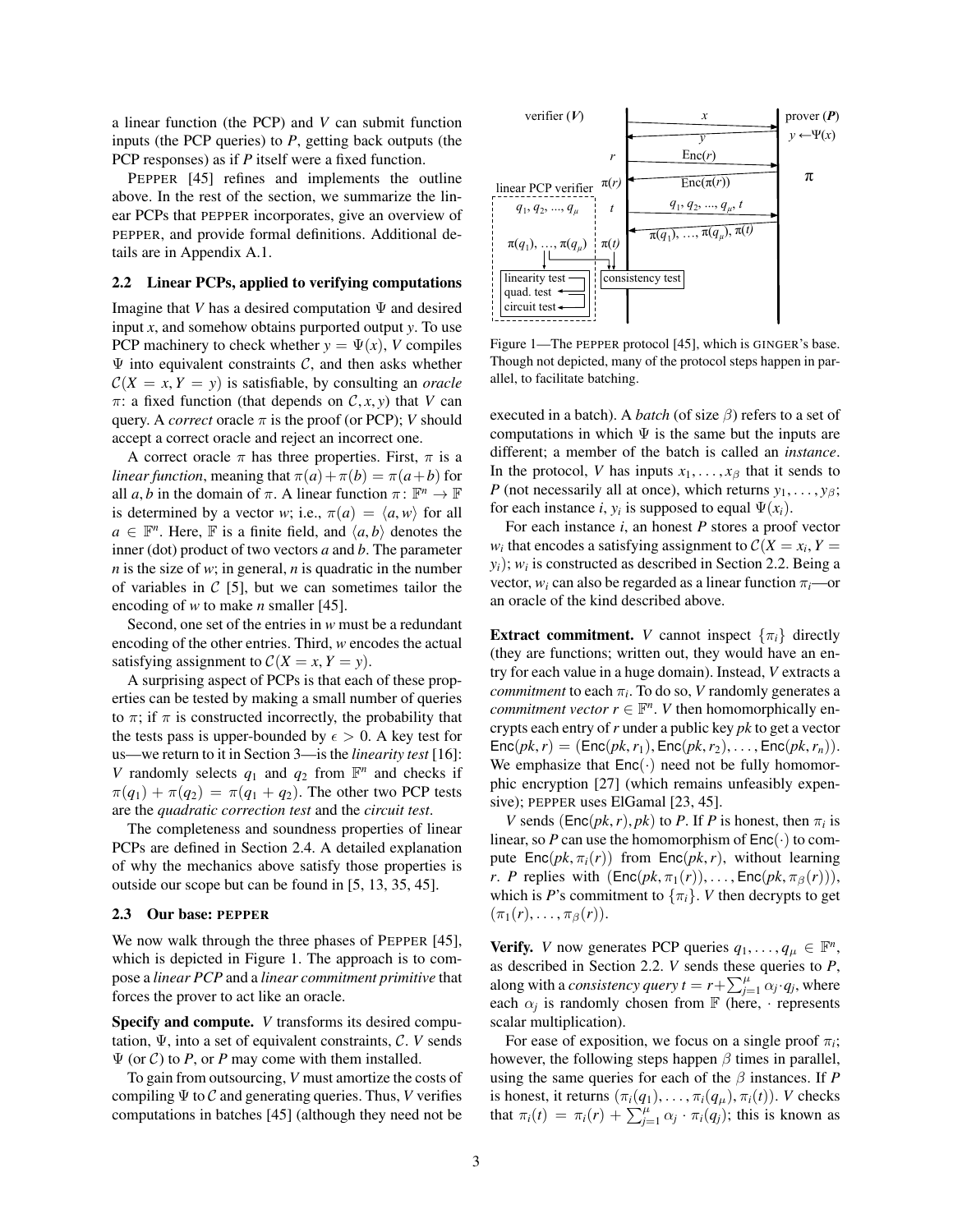the *consistency test*. If *P* is honest, then this test passes, by the linearity of  $\pi$ . Conversely, if this test passes then, *regardless* of *P*'s honesty, *V* can treat *P*'s responses as the output of an oracle (this is shown in previous work [\[35,](#page-11-11) [45\]](#page-11-4)). Thus, *V* can use  $\{\pi_i(q_1), \ldots, \pi_i(q_\mu)\}\)$  in the PCP tests described in Section [2.2.](#page-2-1)

### <span id="page-3-1"></span>2.4 PCPs and arguments defined more formally

The definitions of PCPs [\[5,](#page-10-0) [6\]](#page-10-1) and argument systems [\[19,](#page-11-0) [32\]](#page-11-1) below are borrowed from [\[35,](#page-11-11) [45\]](#page-11-4).

A *PCP protocol* with soundness error  $\epsilon$  includes a probabilistic polynomial time verifier *V* that has access to a constraint set C. *V* makes a constant number of queries to an oracle  $\pi$ . This process has the following properties:

- PCP Completeness. If  $\mathcal C$  is satisfiable, then there exists a linear function  $\pi$  such that, after *V* queries  $\pi$ ,  $Pr{V$  accepts C as satisfiable  $= 1$ , where the probability is over *V*'s random choices.
- PCP Soundness. If  $C$  is not satisfiable, then  $Pr{V$  accepts C as satisfiable  $\}< \epsilon$  for *all* purported proof functions  $\tilde{\pi}$ .

An argument  $(P, V)$  with soundness error  $\epsilon$  comprises P and *V*, two probabilistic polynomial time (PPT) entities that take a set of constraints  $\mathcal C$  as input and provide:

- Argument Completeness. If C is satisfiable and *P* has access to a satisfying assignment *z*, then the interaction of  $V(C)$  and  $P(C, z)$  makes  $V(C)$  accept C's satisfiability, regardless of *V*'s random choices.
- Argument Soundness. If  $C$  is not satisfiable, then for every malicious PPT *P* ∗ , the probability over *V*'s random choices that the interaction of  $V(C)$  and  $P^*(C)$ makes  $V(C)$  accept C as satisfiable is less than  $\epsilon$ .

# <span id="page-3-0"></span>3 Protocol refinements in GINGER

In principle, PEPPER solves the problem of verified computation. The reality is less attractive: PEPPER's computational burden is high, its network costs are absurd, and its applicability is limited (to straight line numerical computations). Our system, GINGER, mitigates these issues: it lowers costs through protocol refinements (presented in this section), and it applies to a much wider class of computations (as we discuss in Section [4\)](#page-4-0).

GINGER's refinements eliminate many queries, by relying on a new analysis of the base commitment primitive. To motivate this analysis, we note that there is something seemingly redundant in the base machinery (see Figure [1\)](#page-2-0): why does the linear PCP require a linearity test ([§2.2\)](#page-2-1) if an honest prover depends on the linearity of its function  $\pi$  to pass the linear commitment protocol's consistency test ([§2.3\)](#page-2-2)? Can we remove one of these tests, or combine them somehow? The reason that PEPPER appears to need both tests is that their guarantees are (so far) subtly different:

- *Consistency test ([§2.3\)](#page-2-2)*: First, an honest prover is guaranteed to pass this test. Second, if the prover even a cheating one—passes this test, then it is very likely bound to *some* function (as shown in [\[35,](#page-11-11) [45\]](#page-11-4)).
- *Linearity test ([§2.2\)](#page-2-1)*: This test is needed in case the prover cheats—it establishes that  $\pi$  is linear (as required by the rest of the PCP protocol). More accurately, if  $\pi$  is far from being linear, the test is somewhat likely to catch that case.

Yet, it seems unsatisfying that both tests are required when composing linear commitment and the linear PCP: can a prover really pass the consistency test systematically with a function that the linearity test would reject? In fact, our intuitive dissatisfaction is well-founded: this paper proves that the commitment primitive (which includes the consistency test) is far stronger than the linearity test. Put simply, even a cheating prover is very likely bound to a function that is linear, or almost so.

Practically, this result saves query generation and response costs. For one thing, we can eliminate linearity tests from the protocol. More significantly, we eliminate *amplification*: PEPPER needed to repeat the protocol to turn the linearity test's guarantee of "somewhat likely" into "very likely". In contrast, our result already gives a guarantee of "very likely", so no repetition is required.

More broadly, this result means that the commitment primitive is considerably more powerful than was realized—it efficiently commits an untrusted entity to a linear function and extracts evaluations of that function—and may apply elsewhere.

Details. The protocol refinements are rooted in a strengthened soundness analysis. *Soundness error* (for example,  $\epsilon$  in Section [2.4\)](#page-3-1) refers to the probability that a protocol or test succeeds when the condition that it is verifying or testing is actually false. The ideal is to have a small upper-bound on soundness error.

The soundness of the PCP protocol in Section [2.2](#page-2-1) and Appendix [A.1](#page-11-15) is connected to the soundness of linearity testing [\[16\]](#page-11-16). Specifically, the base analysis proves that if the prover returns  $y \neq \Psi(x)$ , then the prover survives all tests (linearity, quadratic correction, circuit) with probability less than 7/9 (requiring  $\rho$  runs to make  $(7/9)^{\rho}$ small). The 7/9 derives from a result [\[8\]](#page-10-5) that if the proof oracle is not "somewhat close" to linear, then the linearity test passes with probability  $\langle 7/9 \rangle$  (though fascinating, this result is inconveniently weak in our context).

Our analysis, detailed in Appendix [A.2,](#page-12-0) establishes that the commitment protocol binds the prover to a function that is extremely close to linear (otherwise, the prover could break the semantic security of the homo-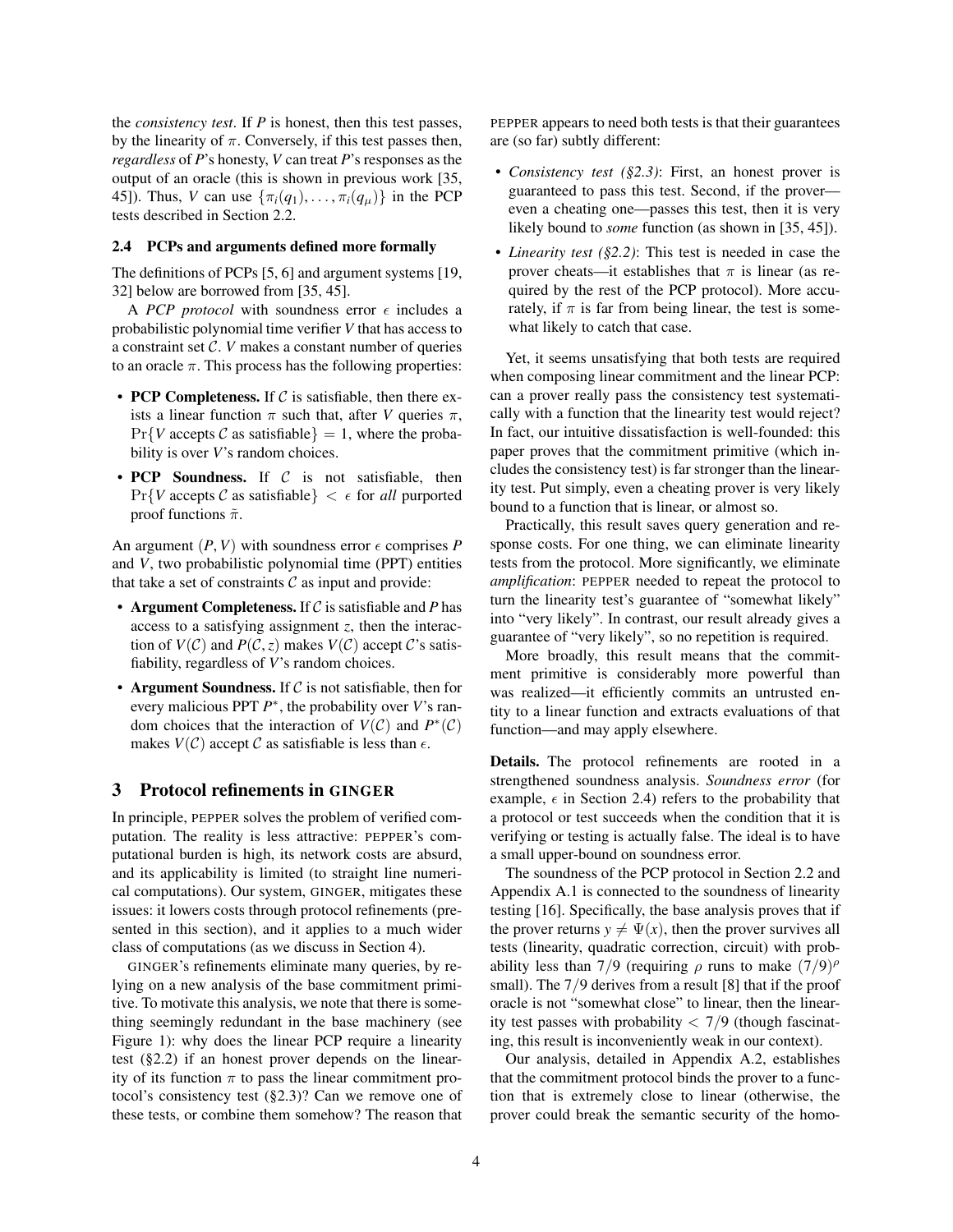|                                                                                                                              | PEPPER [45]                                                                                                                          | <b>GINGER</b>                                                                                                | $ x ,  y $ : # of elements in input, output<br><i>n</i> : # of components in linear function $\pi$ (§2.2)                                                                                                                                                 |
|------------------------------------------------------------------------------------------------------------------------------|--------------------------------------------------------------------------------------------------------------------------------------|--------------------------------------------------------------------------------------------------------------|-----------------------------------------------------------------------------------------------------------------------------------------------------------------------------------------------------------------------------------------------------------|
| PCP encoding size $(n)$                                                                                                      | $s^2 + s$ , in general                                                                                                               | $s^2 + s$ , in general                                                                                       | s: # of variables in constraint set $(\S 2.1)$                                                                                                                                                                                                            |
| V's per-instance CPU costs<br>Issue commit queries<br>Process commit responses<br>Issue PCP queries<br>Process PCP responses | $(e+2c)\cdot n/\beta$<br>$\rho \cdot (\chi \cdot f + \ell' \cdot f + 5c) \cdot n/\beta$<br>$\rho \cdot (2\ell' +  x  +  y ) \cdot f$ | $(e+2c)\cdot n/\beta$<br>$(\chi \cdot f + \ell \cdot f + 2c) \cdot n/\beta$<br>$(2\ell +  x  +  y ) \cdot f$ | $\chi$ : # of constraints in constraint set (§2.1)<br>$\ell = 3$ : # of high-order PCP queries in<br>GINGER $(\S A.2, \S A.3)$<br>$\ell' = 7$ : # of high-order PCP queries in<br>PEPPER $(\S A.1)$<br>$\rho = 70$ : # of PCP reps. in base scheme (§A.1) |
| P's per-instance CPU costs<br>Issue commit responses<br>Issue PCP responses                                                  | $h \cdot n$<br>$(\rho \cdot \ell' + 1) \cdot f \cdot n$                                                                              | $h \cdot n$<br>$(\ell+1)\cdot f\cdot n$                                                                      | $\beta$ : batch size (# of instances) (§2.3)<br>$e$ : cost of encrypting an element in $\mathbb F$<br>$d$ : cost of decrypting an encrypted element                                                                                                       |
| Network cost (per instance)                                                                                                  | $((\rho \ell'+1)\cdot  p + \xi )\cdot n/\beta$                                                                                       | $((\ell+1)\cdot p + \xi )\cdot n/\beta$                                                                      | f: cost of multiplying in $\mathbb F$<br>h: cost of ciphertext add plus multiply                                                                                                                                                                          |
| PCP soundness error<br>Overall soundness error                                                                               | $(7/9)^{\rho} = 2.3 \cdot 10^{-8}$<br>$2.4 \cdot 10^{-8}$                                                                            | $\kappa = 2.6 \cdot 10^{-6}$<br>$4.5 \cdot 10^{-6}$                                                          | $c$ : cost to generate 192-bit pseudorandom #<br> p : length of an element in $\mathbb F$<br>$ \xi $ : length of an encrypted element in $\mathbb F$                                                                                                      |

<span id="page-4-1"></span>Figure 2—High-order costs and error in GINGER, compared to its base (PEPPER [\[45\]](#page-11-4)), for a computation represented as  $\chi$  constraints over *s* variables ([§2.1\)](#page-1-1). The soundness error depends on field size (Appendix [A.2\)](#page-12-0); the table assumes  $\mathbb{F}| = 2^{128}$ . Many of the cryptographic costs enter through the commitment protocol (see Section [2.3](#page-2-2) or Figure [12\)](#page-12-1); Section [6](#page-6-1) quantifies the parameters. The "PCP" row include the consistency query and check. The network costs slightly underestimate by not including query responses.

morphic encryption used by GINGER and PEPPER). This results in the PCP soundness error improving from 7/9 to  $\kappa$ , where  $\kappa \approx 4 \sqrt[6]{1/|\mathbb{F}|}$ ; this analysis does not depend on linearity tests, so they can be dropped.

The soundness error is somewhat low by cryptographic standards, but in practice, a failure rate (when the prover is malicious) of 1 in 200,000 is reasonable.

A further optimization. GINGER reuses some queries across the quadratic correction and circuit tests; this refinement is detailed and justified in Appendix [A.3.](#page-15-0)

Savings. Most significantly, *V* can take advantage of the lower soundness error to run  $\rho = 1$  instead of  $\rho = 70$ repetitions of the PCP protocol. Also, per repetition, *V*'s work to generate pseudorandom queries decreases by  $3/5$  ( $2/5$  coming from the elimination of linearity tests and 1/5 from reusing queries). These gains are depicted in Figure [2,](#page-4-1) most notably in the reduction from  $\rho \cdot \ell' \approx 500$  to  $\ell = 3$  total PCP queries.

The total savings for the verifier depend on the relative cost of pseudorandom number generation (encapsulated by *c*) and encryption (encapsulated by *e*). These savings show up in  $\beta^*$ , the minimum batch size ([§2.3\)](#page-2-2) at which *V* gains from outsourcing. As shown in Section [6.1,](#page-8-0) the reduction in  $\beta^*$  can be several orders of magnitude (when *e* is small). Finally, taking  $|p| = 128$  bits and  $|\xi| = 2 \cdot$ 1024 bits, the savings in network costs are 1–2 orders of magnitude (holding  $\beta$  constant).

## <span id="page-4-0"></span>4 Broadening the space of computations

GINGER extends to computations over floating-point fractional quantities and to a restricted general-purpose programming model that includes inequality tests, logical expressions, conditional branching, etc. To do so, GINGER maps computations to the constraint-over-finitefield formalism ([§2.1\)](#page-1-1), and thus the core protocol in Sec-tion [3](#page-3-0) applies. In fact, our techniques<sup>3</sup> apply to the many protocols that use the constraint formalism or arithmetic circuits. Moreover, we have implemented a compiler (derived from Fairplay's [\[39\]](#page-11-12)) that transforms high-level computations first into constraints and then into verifier and prover executables.

The challenges of representing computations as constraints over finite fields include: the "true answer" to the computation may live outside of the field; sign and ordering in finite fields interact in an unintuitive fashion; and constraints are simply equations, so it is not obvious how to represent comparisons, logical expressions, and control flow. To explain GINGER's solutions, we first present an abstract framework that illustrates how GIN-GER broadens the set of computations soundly and how one can apply the approach to further computations.

Framework to map computations to constraints. To map a computation Ψ over some domain *D* (such as the integers,  $\mathbb{Z}$ , or the rationals,  $\mathbb{Q}$ ) to equivalent constraints over a finite field, the programmer or compiler performs three steps, as illustrated and described below:

$$
\Psi \text{ over } D \xrightarrow{(\text{C1})} \Psi \text{ over } U \xrightarrow{(\text{C2})} \theta(\Psi) \text{ over } \mathbb{F}
$$
\n
$$
\downarrow^{(\text{C3})} \mathcal{C} \text{ over } \mathbb{F}
$$

<sup>3</sup>We suspect that many of the individual techniques are known. However, when the techniques combine, the material is surprisingly hard to get right, so we will delve into (excruciating) detail, consistent with our focus on built systems.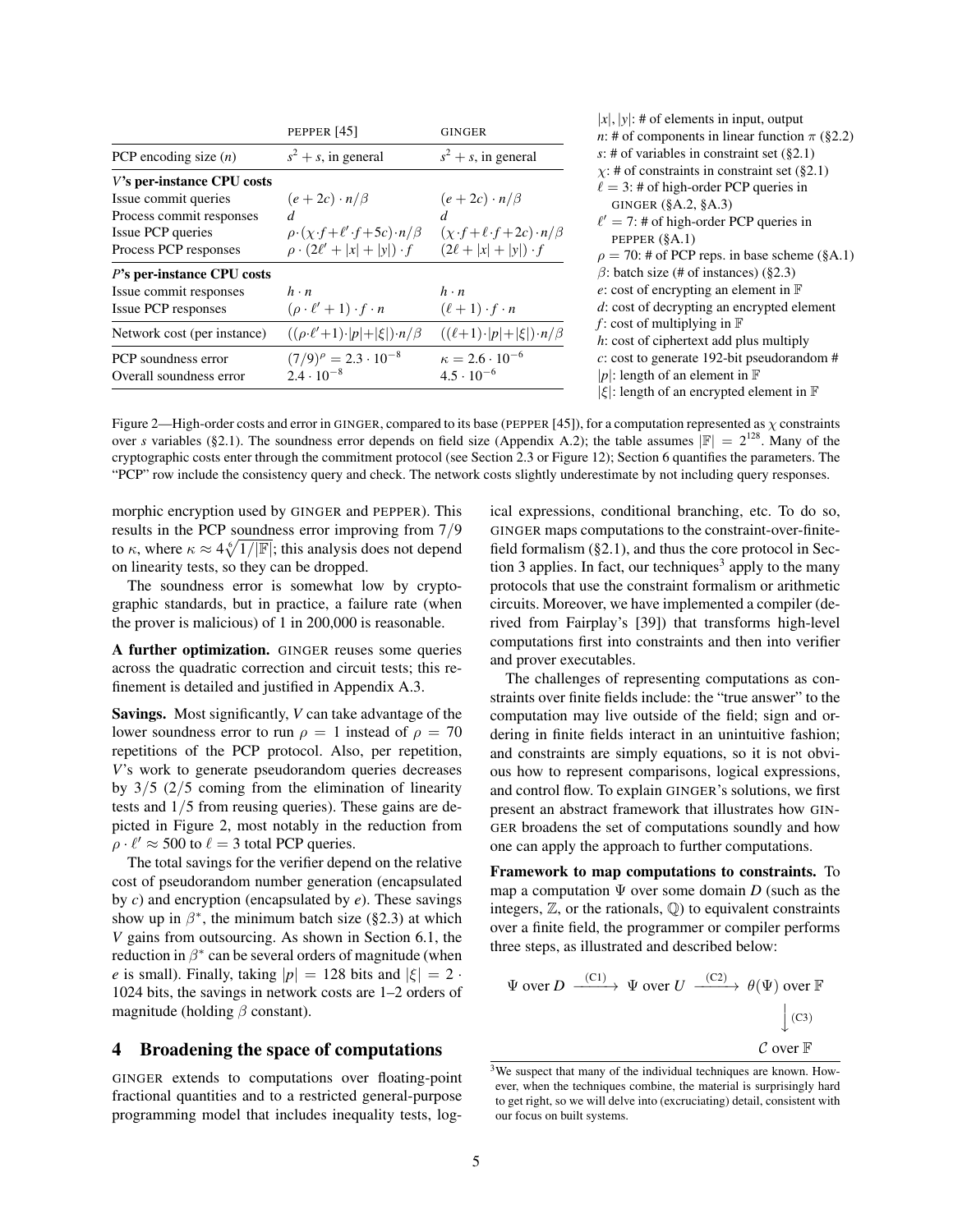- C1 *Bound the computation.* Define a set  $U \subset D$  and restrict the input to  $\Psi$  such that the output and intermediate values stay in *U*.
- C2 *Represent the computation faithfully in a suitable finite field.* Choose a finite field, F, and a map  $\theta: U \rightarrow$ **F** such that computing  $\theta(\Psi)$  over  $\theta(U) \subset \mathbb{F}$  is isomorphic to computing  $\Psi$  over *U*. (By " $\theta(\Psi)$ ", we mean  $\Psi$  with all inputs and literals mapped by  $\theta$ .)
- C3 *Transform the finite field version of the computation into constraints.* Write a set of constraints over  $\mathbb F$  that are equivalent (in the sense of Section [2.1\)](#page-1-1) to  $\theta(\Psi)$ .

#### <span id="page-5-0"></span>4.1 Signed integers and floating-point rationals

We now instantiate C1 and C2 for integer and rational number computations; the next section addresses C3.

Consider  $m \times m$  matrix multiplication over *N*-bit signed integers. For step C1, each term in the output,  $\sum_{k=1}^{m} A_{ik} B_{kj}$ , has *m* additions of 2*N*-bit subterms so is contained in  $[-m \cdot 2^{2N-1}, m \cdot 2^{2N-1}]$ ; this is our set *U*.

For step C2, take  $\mathbb{F} = \mathbb{Z}/p$  (the integers mod a prime *p*, to be chosen shortly) and define  $\theta: U \rightarrow \mathbb{Z}/p$  as  $\theta(u) = u \mod p$ . Observe that  $\theta$  maps negative integers to  $\{\frac{p+1}{2}, \frac{p+3}{2}, \ldots, p-1\}$ , analogous to how processors represent negative numbers with a 1 in the most significant bit (this technique is standard [\[17,](#page-11-19) [50\]](#page-11-20)). Of course, addition and multiplication in  $\mathbb{Z}/p$  do not "know" when their operands are negative. Nevertheless, the computation over  $\mathbb{Z}/p$  is isomorphic to the computation over *U*, provided that  $|\mathbb{Z}/p| > |U|$  (as shown in Appendix B [\[46\]](#page-11-13)).<sup>4</sup> Thus, for the given *U*, we require  $p > m \cdot 2^{2N}$ . Note that a larger *p* brings larger costs (see Figure [2\)](#page-4-1), so there is a three-way trade-off among *p*, *m*,*N*.

We now turn to rational numbers. For step C1, we restrict the inputs as follows: when written in lowest terms, their numerators are  $(N_a + 1)$ -bit signed integers, and their denominators are in  $\{1, 2, 2^2, 2^3, ..., 2^{N_b}\}$ . Note that such numbers are (primitive) floating-point numbers: they can be represented as  $a \cdot 2^{-q}$ , so the decimal point floats based on *q*. Now, for  $m \times m$  matrix multiplication, the computation does not "leave"  $U = \{a/b : |a| < \}$  $2^{N'_a}, b \in \{1, 2, 2^2, 2^3, \ldots, 2^{N'_b}\}\},$  for  $N'_a = 2N_a + 2N_b +$  $\log_2 m$  and  $N'_b = 2N_b$  [\[46,](#page-11-13) Appendix B].

For step C2, we take  $\mathbb{F} = \mathbb{Q}/p$ , the quotient field of  $\mathbb{Z}/p$ . Take  $\theta(\frac{a}{b}) = (a \mod p, b \mod p)$ . For any  $U \subset \mathbb{Q}$ , there is a choice of  $p$  such that the mapped computation over  $\mathbb{Q}/p$  is isomorphic to the original computation over  $\mathbb{Q}$  [\[46,](#page-11-13) Appendix B]. For our *U* above,  $p > (m+1)^2$ .  $2^{4(N_a+N_b)}$  suffices.

Limitations and costs. To understand the limitations of GINGER's floating-point representation, consider the number  $a \cdot 2^{-q}$ , where  $|a| < 2^{N_a}$  and  $|q| \le N_q$ .

To represent this number, the IEEE standard requires roughly  $N_a$  +  $\log N_q$  bits [\[29\]](#page-11-21) while GINGER requires  $2 \cdot (max(N_a, N_a) + 1)$  bits [\[46,](#page-11-13) Appendix B]. As a result, GINGER's range is vastly more limited: with 64 bits, the IEEE standard can represent numbers on the order of  $2^{1023}$  and  $2^{-1022}$  (with  $N_a = 53$  bits of precision) while 64 bits buys GINGER only numbers on the order of  $2^{32}$ and  $2^{-32}$  (with  $N_a = 32$ ). Moreover, unlike the IEEE standard, GINGER does not support a division operation or rounding.

However, comparing GINGER's floating-point representation to its *integer* representation, the extra costs are not terrible. First, the prover and verifier take an extra pass over the input and output (for implementation reasons; see Appendix B [\[46\]](#page-11-13) for details). Second, a larger prime *p* is required. For example,  $m \times m$  matrix multiplication with 32-bit integer inputs requires *p* to have at least  $\log_2 m$  + 64 bits; if the inputs are rationals with  $N_a = N_q = 32$ , then *p* requires  $2 \log_2(m+1) + 256$  bits. Roughly speaking, the end-to-end costs are  $3\times$  those of the integers case (see Section [6.2\)](#page-8-1). Of course, the actual numbers depend on the computation. (Our compiler computes suitable bounds with static analysis.)

#### <span id="page-5-1"></span>4.2 General-purpose program constructs

Case study: branch on order comparison. We now illustrate C3 with a case study of a computation,  $\Psi$ , that includes a less-than test and a conditional branch; pseudocode for  $\Psi$  is in Figure [3.](#page-6-2) For clarity, we will restrict  $\Psi$  to signed integers; handling rational numbers requires additional mechanisms [\[46,](#page-11-13) Appendix C].

How can we represent the test  $x_1 < x_2$  using constraint *equations*? The solution is to use special *range constraints* that decompose a number into its bits to test whether it is in a given range; in this case,  $\mathcal{C}_{\leq}$ , depicted in Figure [3,](#page-6-2) tests whether  $e = \theta(x_1) - \theta(x_2)$  is in the "negative" range of  $\mathbb{Z}/p$  (see Section [4.1\)](#page-5-0). Now, under the input restriction  $x_1 - x_2 \in U$ ,  $C_{\le}$  is satisfiable if and only if  $x_1 < x_2$  [\[46,](#page-11-13) Appendix C]. Analogously, we can construct  $C_{\geq}$  that is satisfiable if and only if  $x_1 \geq x_2$ .

Finally, we introduce a 0/1 variable *M* that encodes a choice of branch, and then arrange for *M* to "pull in" the constraints of that branch and "exclude" those of the other. (Note that the prover need not execute the untaken branch.) Figure [3](#page-6-2) depicts the complete set of constraints,  $\mathcal{C}_{\Psi}$ ; these constraints are satisfiable if and only if the prover correctly computes Ψ [\[46,](#page-11-13) Appendix C].

Logical expressions and conditionals. Besides order comparisons and if-else, GINGER can represent ==, &&, and  $||$  as constraints. An interesting case is  $!=:$  we can represent Z1!=Z2 with  $\{M \cdot (Z_1 - Z_2) - 1 = 0\}$  because this constraint is satisfiable when  $(Z_1 - Z_2)$  has a multiplicative inverse and hence is not zero. These constructs and others are detailed in Appendix D [\[46\]](#page-11-13).

<sup>4</sup>For space, Appendices B–E appear only in the extended version [\[46\]](#page-11-13).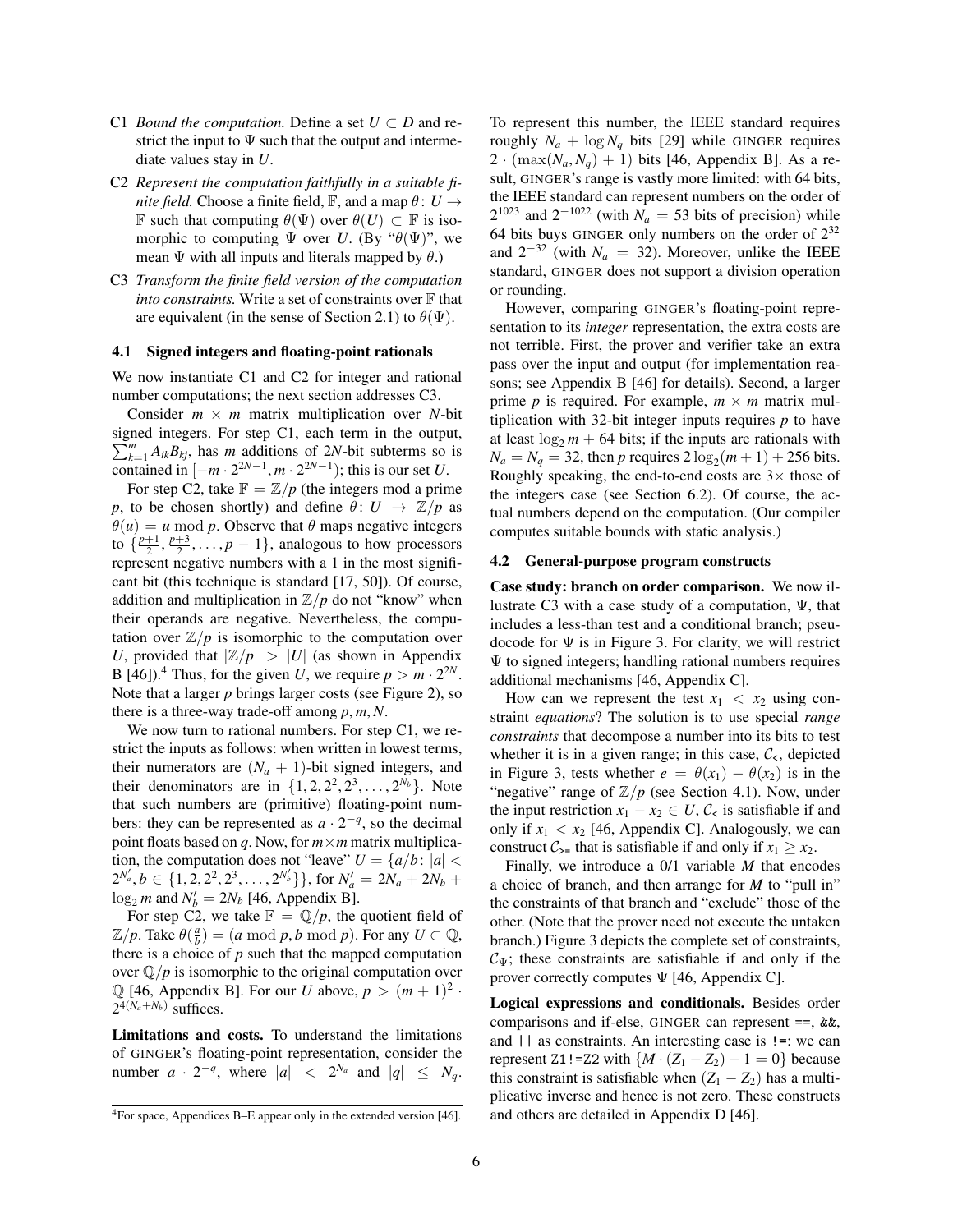$$
\Psi : \begin{array}{ll}\n\Psi : \\
\text{if } (X1 < X2) \\
Y = 3 \\
Y = 4\n\end{array}\n\qquad\nC_{\leq} = \left\{\n\begin{array}{ll}\nB_0(1 - B_0) & = 0, \\
B_1(2 - B_1) & = 0, \\
\vdots \\
B_{N-2}(2^{N-2} - B_{N-2}) & = 0, \\
\theta(X_1) - \theta(X_2) - (p - 2^{N-1}) - \sum_{i=0}^{N-2} B_i & = 0\n\end{array}\n\right\}\n\qquad\nC_{\Psi} = \left\{\n\begin{array}{ll}\nM\{\mathcal{C}_{\leq}\}, \\
M(Y - 3) = 0, \\
(1 - M)\{C_{>}\}, \\
(1 - M)(Y - 4) = 0\n\end{array}\n\right\}
$$

Figure 3—Pseudocode for our case study of  $\Psi$ , and corresponding constraints  $C_{\Psi}$ .  $\Psi$ 's inputs are signed integers  $x_1, x_2$ ; per steps C1 and C2 ([§4.1\)](#page-5-0), we assume  $x_1 - x_2 \in U \subset [-2^{N-1}, 2^{N-1})$ , where  $p > 2^N$ . The constraints  $C_5$  test  $x_1 < x_2$  by testing whether the bits of  $\theta(x_1) - \theta(x_2)$  place it in  $[p - 2^{N-1}, p)$ . *M*{C} means multiplying all constraints in C by *M* and then reducing to degree-2.

Limitations and costs. We compile a subset of SFDL, the language of the Fairplay compiler [\[39\]](#page-11-12). Thus, our limitations are essentially those of SFDL; notably, loop bounds have to be known at compile time.

How efficient is our representation? The program constructs above mostly have concise constraint representations. Consider, for instance, comp1==comp2; the equivalent constraint set  $\mathcal C$  consists of the constraints that represent comp1, the constraints that represent comp2, and an additional constraint to relate the outputs of comp1 and comp2. Thus,  $C$  is the same size as its two components, as one would expect.

However, two classes of computations are costly. First, inequality comparisons require variables and a constraint for every bit position; see Figure [3.](#page-6-2) Second, the constraints for if-else and ||, as written, seem to be degree-3; notice, for instance, the  $M\{C\}$  in Figure [3.](#page-6-2) To be compatible with the core protocol, these constraints must be rewritten to be degree-2 ([§2.1\)](#page-1-1), which carries costs. Specifically, if C has *s* variables and  $\chi$  constraints, an equivalent degree-2 representation of  $M\{\mathcal{C}\}\$  has  $s + \chi$ variables and  $2 \cdot \chi$  constraints [\[46,](#page-11-13) Appendix D].

## <span id="page-6-0"></span>5 Parallelization and implementation

Many of GINGER's remaining costs are in the cryptographic operations in the commitment protocol (see Appendix [A.1\)](#page-11-15). To address these costs, we distribute the prover over multiple machines, leveraging GINGER's inherent parallelism. We also implement the prover and verifier on GPUs, which raises two questions. (1) Isn't this just moving the problem? Yes, and this is good: GPUs are optimized for the types of operations that bottleneck GINGER. (2) Why do we assume that the *verifier* has a GPU? Desktops are more likely than servers to have GPUs, and the prevalence of GPUs is increasing. Also, this setup models a future in which specialized hardware for cryptographic operations is common.

Parallelization. To distribute GINGER's prover, we run multiple copies of it (one per host), each copy receiving a fraction of the batch (Section [2.3\)](#page-2-2). In this configuration, the provers use the Open MPI [\[2\]](#page-10-6) message-passing library to synchronize and exchange data.

To further reduce latency, each prover offloads work to a GPU (see also [\[49\]](#page-11-5) for an independent study of GPU <span id="page-6-2"></span>hardware in the context of [\[21\]](#page-11-2)). We exploit three levels of parallelism here. First, the prover performs a ciphertext operation for each component in the commitment vector ([§2.3\)](#page-2-2); each operation is (to first approximation) separate. Second, each operation computes two independent modular exponentiations (the ciphertext of an ElGamal encryption has two elements). Third, modular exponentiation itself admits a parallel implementation (each input is a multiprecision number encoded in multiple machine words). Thus, in our GPU implementation, a group of CUDA [\[1\]](#page-10-7) threads computes each exponentiation.

We also parallelize the verifier's encryption work during the commitment phase ([§2.3\)](#page-2-2), using the approach above plus an optimization: the verifier's exponentiations are fixed base, letting us memoize intermediate squares. We implement exponentiations for the prover and verifier with the libgpucrypto library of SSLShader [\[36\]](#page-11-22), modified to implement the memoization.

Implementation details. Our compiler consists of two stages, which a future publication will detail. The frontend compiles a subset of Fairplay's SFDL [\[39\]](#page-11-12) to constraints; it is derived from Fairplay and is implemented in 5294 lines of Java, starting from Fairplay's 3886 lines (per [\[51\]](#page-11-23)). The back-end transforms constraints into C++ code that implements the verifier and prover and then invokes gcc; this component is 1105 lines of Python code.

For efficiency, PEPPER [\[45\]](#page-11-4) introduced specialized PCP protocols for certain computations. For some experiments we use specialized PCPs in GINGER also; in these cases we write the prover and verifier manually, which typically requires a few hundred lines of C++. Automating the compilation of specialized PCPs is future work.

The verifier and prover are separate processes that exchange data using Open MPI [\[2\]](#page-10-6). GINGER uses the El-Gamal cryptosystem [\[23\]](#page-11-18) with 1024-bit keys.

# <span id="page-6-1"></span>6 Experimental evaluation

Our evaluation answers the following questions:

- What is the effect of the protocol refinements ([§3\)](#page-3-0)?
- What are the costs of supporting rational numbers and the additional program structures ([§4\)](#page-4-0)?
- What is GINGER's speedup from parallelizing ([§5\)](#page-6-0)?

Figure [4](#page-7-0) summarizes the results.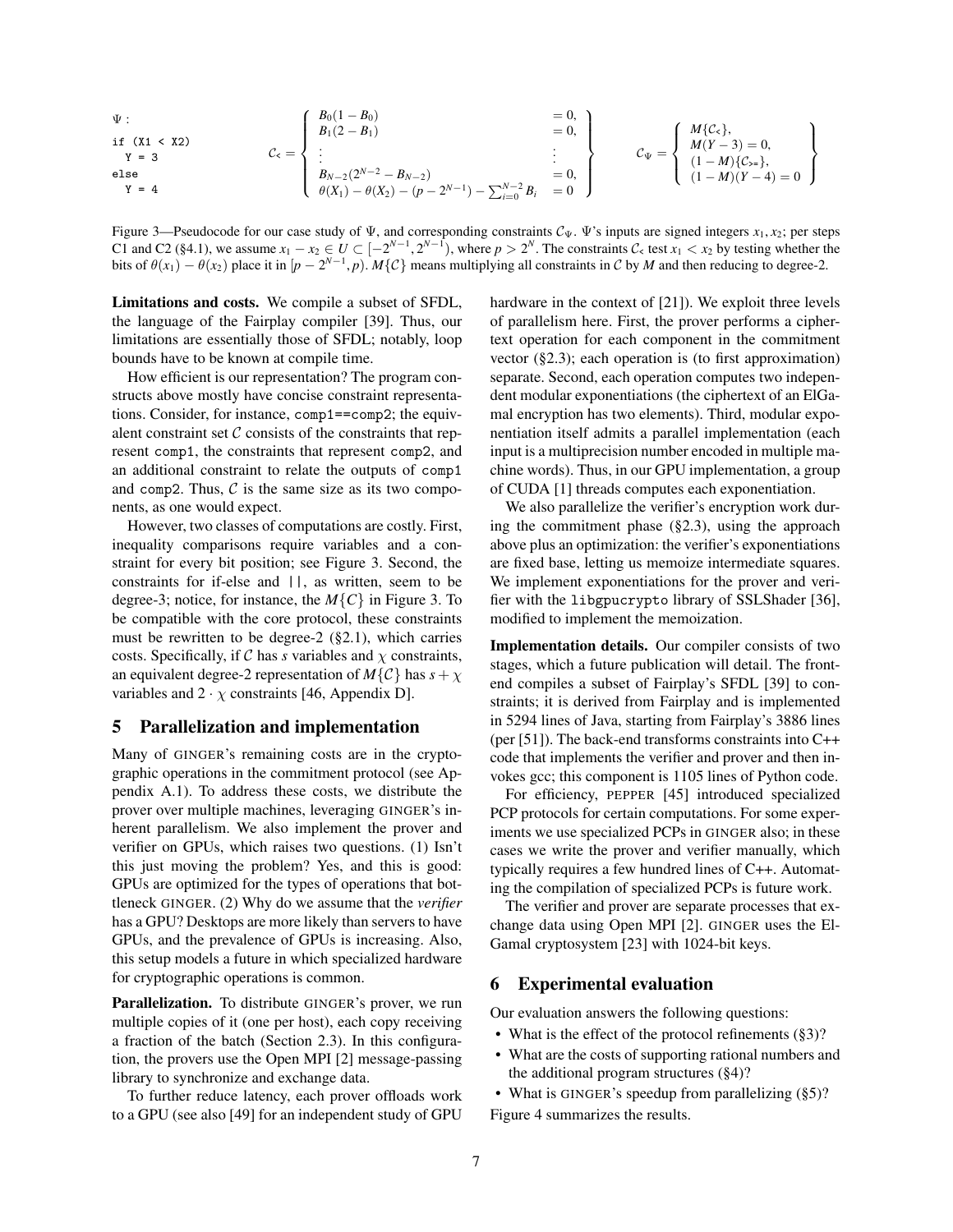| GINGER's protocol refinements reduce per-instance network costs by $25-30\times$ (to hundreds of KBs for the computations<br>we study), prover CPU costs by about 10–14% (leaving them still high), and break-even batch size $(\beta^*)$ by about $4 \times$ . | §6.1 |
|-----------------------------------------------------------------------------------------------------------------------------------------------------------------------------------------------------------------------------------------------------------------|------|
| With accelerated encryption GINGER breaks even from outsourcing short computations at small batch sizes; for $400 \times 400$<br>matrix multiplication, the verifier gains from outsourcing at a batch size of 20 (tens of seconds of computation).             | §6.1 |
| Rational arithmetic costs roughly $3 \times$ integer arithmetic under GINGER (but much more than native floating-point).                                                                                                                                        | §6.2 |
| Parallelizing results in near-linear reduction in the prover's latency.                                                                                                                                                                                         | §6.3 |

| computation $(\Psi)$        | $O(\cdot)$ | input domain (see $§4.1)$ )           | size of $\mathbb F$ | $\mathcal{S}$                        | n                                       | default   | local            |
|-----------------------------|------------|---------------------------------------|---------------------|--------------------------------------|-----------------------------------------|-----------|------------------|
| matrix mult.                | $O(m^3)$   | 32-bit signed integers                | 128 bits            | $2m^2$                               | m <sup>3</sup>                          | $m = 200$ | $800 \text{ ms}$ |
| matrix mult. $(\mathbb{O})$ | $O(m^3)$   | rationals ( $N_a = 32$ , $N_b = 32$ ) | 320 bits            | $2m^2$                               | m <sup>3</sup>                          | $m = 100$ | $5.90$ ms        |
| deg-2 poly. eval.           | $O(m^2)$   | 32-bit signed integers                | 128 bits            | $\boldsymbol{m}$                     | m <sup>2</sup>                          | $m = 100$ | $0.40$ ms        |
| deg-3 poly. eval.           | $O(m^3)$   | 32-bit signed integers                | 192 bits            | $\boldsymbol{m}$                     | m <sup>3</sup>                          | $m = 200$ | $160 \text{ ms}$ |
| $m$ -Hamming dist.          | $O(m^2)$   | 32-bit unsigned                       | 128 bits            | $2m^2 + m$                           | $2m^3$                                  | $m = 100$ | $0.90$ ms        |
| bisection method            | $O(m^2)$   | rationals ( $N_a = 32$ , $N_b = 5$ )  | 320 bits            | $16 \cdot (m +  \mathcal{C}_{\le} )$ | $256 \cdot (m +  \mathcal{C}_{\le} )^2$ | $m = 25$  | $180 \text{ ms}$ |

<span id="page-7-0"></span>Figure 4—Summary of main evaluation results.

<span id="page-7-2"></span>Figure 5—Benchmark computations. *s* is the number of constraint variables; *s* affects *n*, which is the size of *V*'s queries and of *P*'s linear function π (see Figure [2\)](#page-4-1). Only high-order terms are reported for *n*. The latter two columns give our experimental defaults and the cost of local computation (i.e., no outsourcing) at those defaults. In polynomial evaluation, *V* and *P* hold a polynomial; the input is values for the *m* variables. The latter two computations exercise the program constructs in Section [4.2.](#page-5-1) In *m*-Hamming distance, *V* and *P* hold a fixed set of strings; the input is a length *m* string, and the output is a vector of the Hamming distance between the input and the set of strings. Bisection method refers to root-finding via bisection: both *V* and *P* hold a degree-2 polynomial in *m* variables, the input is two *m*-element endpoints that bracket a root, and the output is a small interval that contains the root.

We use six benchmark computations, summarized in Figure [5](#page-7-2) (Appendix E [\[46\]](#page-11-13) has details). For bisection method and degree-2 polynomial evaluation, *V* and *P* were produced by our compiler; for the other computations, we use tailored encodings (see Section [5\)](#page-6-0). We implemented and analyzed other computations (e.g., edit distance and circle packing) but found that *V* gained from outsourcing only at implausibly large batch sizes.

Method and setup. We measure latency and computing cycles used by the verifier and the prover, and the amount of data exchanged between them. We account for the prover's cost in per-instance terms. Because the verifier amortizes costs over a batch ([§2.3\)](#page-2-2), we focus on the *break-even batch size*,  $\beta^*$ : the batch size at which the verifier's CPU cost from GINGER equals the cost of computing the batch locally. We measure local computation using implementations built on the GMP library (except for matrix multiplication over rationals, where we use native floating-point).

For each result that we report, we run at least three experiments and take the averages (the standard deviations are always within 5% of the means). We measure CPU time using getrusage, latency using PAPI's real time counter [\[3\]](#page-10-8), and network costs by recording the number of application-level bytes transferred.

Our experiments use a cluster at the Texas Advanced Computing Center (TACC). Each machine is configured identically and runs Linux on an Intel Xeon processor E5540 2.53 GHz with 48GB of RAM. Experiments with GPUs use machines with an NVIDIA Tesla M2070. Each

#### GPU has 448 CUDA cores and 6GB of memory.

Validating the cost model. We will sometimes predict β ∗ , *V*'s costs, and *P*'s costs by using our cost model (Figure [2\)](#page-4-1), so we now validate this model. We run microbenchmarks to quantify the model's parameters—*e* is reported in this section; Appendix E [\[46\]](#page-11-13) quantifies the other parameters—and then compare the parameterized model to GINGER's measured performance. GINGER's empirical results are at most 2%–15% more than are predicted by the model. However, local computation costs about 1.2–4.0 times more than is predicted; we think that the divergence results from adverse caching effects that increase the cost of a multiplication. Thus, we expect the verifier to break even at batch sizes that are about a factor of 1.2–4.0 smaller than predicted by the model.

#### <span id="page-7-1"></span>6.1 The effect of GINGER's protocol refinements

We begin with  $m \times m$  matrix multiplication ( $m =$ 100, 200) and degree-3 polynomial evaluation  $(m =$ 100, 200), and batch size of  $\beta = 5000$ . We report *perinstance* network and CPU costs: the total network and CPU costs over the batch, divided by  $\beta$ .

Figure [6](#page-8-2) depicts network costs. For matrix multiplication, these are about the same as the cost to send the inputs and receive the outputs; for polynomial evaluation, these are about 10 times the size of the inputs and outputs. Also, GINGER improves on PEPPER by  $20-30\times$ .

In this experiment, GINGER's prover incurs about 10– 14% less CPU time compared to PEPPER (estimated using a cost model from [\[45\]](#page-11-4)) but still takes tens of minutes per-instance; this is obviously a lot, but we reduce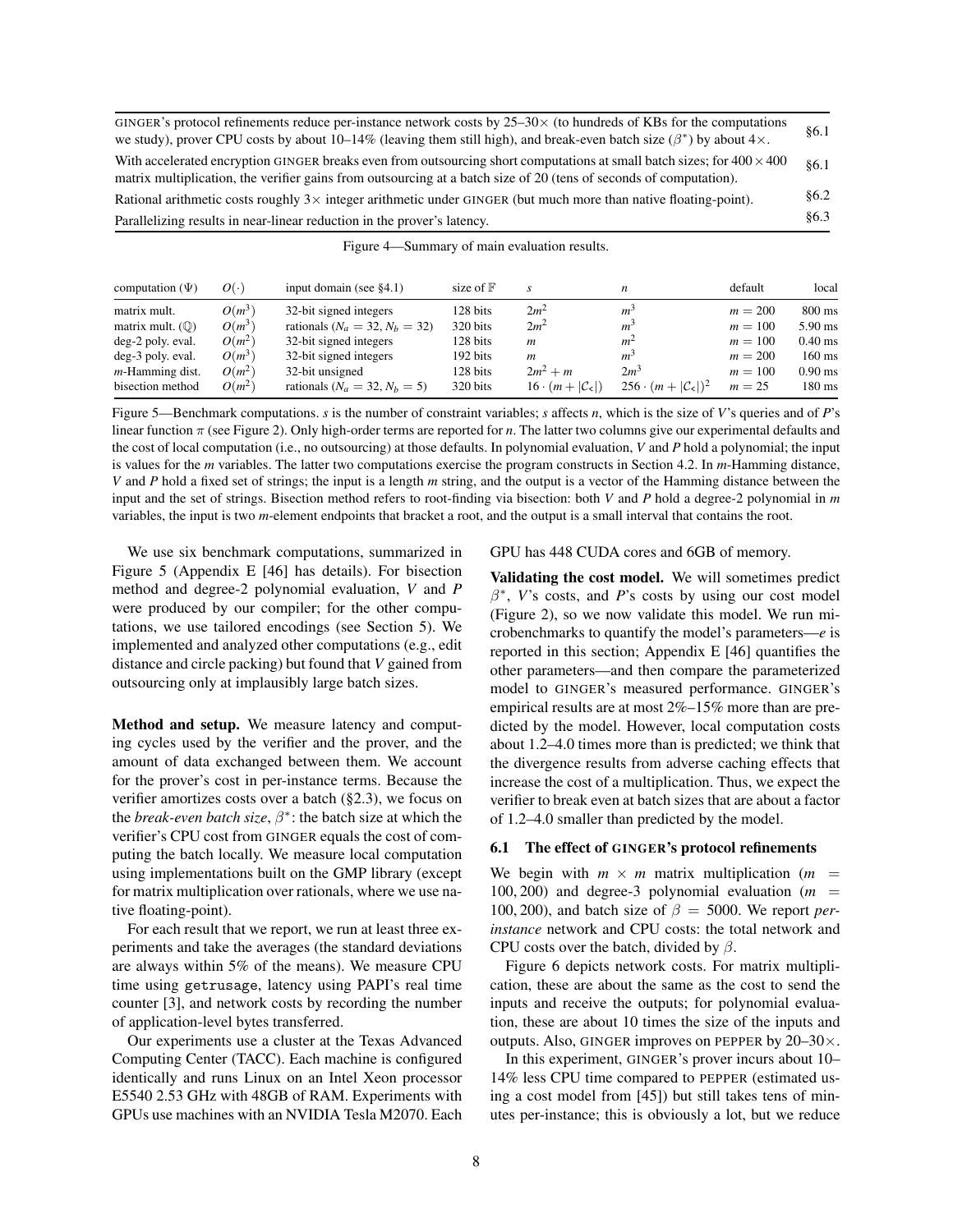

<span id="page-8-2"></span>Figure 6—Per-instance network costs of GINGER and its base (PEPPER [\[45\]](#page-11-4)), compared to the size of the inputs and outputs. At this batch size ( $\beta = 5000$ ), GINGER's refinements reduce per-instance network costs by a factor of 25–30 compared to PEPPER. GINGER's network costs here are hundreds of KB or less. The y-axis is log-scaled.

|                    |                                                                            | <b>PEPPER</b>                                     | <b>GINGER</b>                                             |
|--------------------|----------------------------------------------------------------------------|---------------------------------------------------|-----------------------------------------------------------|
|                    | local                                                                      | $1.1$ s                                           | $1.1$ s                                                   |
| <b>CPU</b>         | $\beta^*$<br>verifier aggregate<br>prover aggregate<br>prover per-instance | 13000<br>$3.9$ hr<br>$5.0 \text{ yr}$<br>$3.5$ hr | 4100<br>$1.3$ hr<br>$1.6 \text{ yr}$<br>3.3 <sub>hr</sub> |
| GPU                | $\beta^*$<br>verifier aggregate<br>prover aggregate<br>prover per-instance | 8700<br>$2.7$ hr<br>$3.5 \text{ yr}$<br>3.5 hr    | 2300<br>43.4 min<br>320 days<br>3.3 <sub>hr</sub>         |
| crypto<br>hardware | $\beta^*$<br>verifier aggregate<br>prover aggregate<br>prover per-instance | 3900<br>$1.2$ hr<br>$1.6 \text{ yr}$<br>$3.5$ hr  | 20<br>22.3 s<br>2.8 days<br>3.3 <sub>hr</sub>             |

<span id="page-8-3"></span>Figure 7—Break-even batch sizes  $(\beta^*)$  and predicted running times of prover and verifier at  $\beta = \beta^*$ , for matrix multiplication  $(m = 400)$ , under three models of the encryption cost. The verifier's per-instance work is not depicted because it equals the local running time, by definition of  $\beta^*$ . The local running time is high in part because the local implementation uses GMP.

latency by parallelizing ([§6.3\)](#page-9-0). For this computation and at this batch size ( $\beta = 5000$ ), GINGER's verifier takes a few hundreds of milliseconds per-instance, less than locally computing using our baseline of GMP.

<span id="page-8-0"></span>Amortizing the verifier's costs. Batching is both a limitation and a strength of GINGER: GINGER's verifier *must* batch to gain from outsourcing but *can* batch to drive perinstance overhead arbitrarily low. Nevertheless, we want break-even batch sizes  $(\beta^*)$  to be as small as possible. But  $\beta^*$  mostly depends on *e*, the cost of encryption (Figure [2\)](#page-4-1), because after our refinements the verifier's main burden is creating  $Enc(pk, r)$  (see [§2.3\)](#page-2-2), the cost of which amortizes over the batch.

What values of *e* make sense? We consider three scenarios: (1) the verifier uses a CPU for encryptions, (2) the verifier offloads encryptions to a GPU, and (3) the verifier has special-purpose hardware that can *only* perform encryptions. (See Section [5](#page-6-0) for motivation.) Under scenario (1), we measure  $e = 72.1 \mu s$  on a 2.5 GHz CPU.

<span id="page-8-4"></span>

|                       | mat. mult.       | mat. mult. $(\mathbb{Q})$ |
|-----------------------|------------------|---------------------------|
| local                 | $17.6$ ms        | $5.90$ ms                 |
| verifier per-instance | $17.6$ ms        | 80.2 ms                   |
| verifier aggregate    | $76.1 \text{ s}$ | $5.7$ min                 |
| prover per-instance   | $3.1$ min        | 9.4 min                   |
| prover aggregate      | $9.3$ days       | 28 days                   |

Figure 8—Predicted running times of GINGER's verifier and prover for matrix multiplication (*m* = 100), under integer and floating-point inputs, at  $\beta = 4300$  (the break-even batch size for this computation over integers). The "local" row refers to GMP arithmetic for  $Z$  and native floating-point arithmetic for  $Q$ . Handling rationals costs GINGER roughly  $3 \times$  more than handling integers, but both are still far from native.

| computation $(\Psi)$    | # Boolean gates (est.) | # constraint vars. |
|-------------------------|------------------------|--------------------|
| <i>m</i> -Hamming dist. | $1.3 \cdot 10^{6}$     | $2 \cdot 10^4$     |
| bisection method        | $3.0 \cdot 10^8$       | 1528               |

<span id="page-8-5"></span>Figure 9—GINGER's constraints compared to Boolean circuits, for *m*-Hamming distance  $(m = 100)$  and bisection method  $(m = 25)$ . The Boolean circuits are estimated using the unmodified Fairplay [\[39\]](#page-11-12) compiler. GINGER's constraints are not concise but are far more so than Boolean circuits.

Under scenario (3), we take  $e = 0\mu$ s. What about scenario (2)? Our cost model concerns *CPU* costs, so we need an exchange rate between GPU and CPU exponentations. We make a crude estimate: we measure the number of encryptions per second achievable on an NVIDIA Tesla M2070 (which is 180,000) and on an Intel 2.5 GHz CPU (which is 13,700), normalize by the dollar cost of the chips, and obtain that their throughput-perdollar ratio is  $1.8 \times$ . We thus (very conservatively) take  $e = 72.1/1.8 = 40 \mu s$ .

We plug these three values of *e* into the cost model in Figure [2,](#page-4-1) set the cost under GINGER equal to the cost of local computing, and solve for  $\beta^*$ . The values of  $\beta^*$  are 4150 (CPU), 2300 (crude GPU estimate), and 20 (crypto hardware). We also use the model to predict *V*'s and *P*'s costs at  $\beta^*$ , under PEPPER and GINGER. Figure [7](#page-8-3) summarizes. GINGER is very sensitive to the value of *e* because its refinements have eliminated many of the other costs. Moreover, the aggregate verifier computing time drops significantly under all three cost models. The prover's per-instance work is mostly unaffected, but as the batch size decreases, so does its aggregate work.

### <span id="page-8-1"></span>6.2 Evaluating GINGER's computational model

To understand the costs of the floating-point representation ([§4.1\)](#page-5-0), we compare it to two baselines: GINGER's signed integer representation and the computation executed locally, using the CPU's floating point unit. Our benchmark application is matrix multiplication  $(m =$ 100). Figure [8](#page-8-4) details the comparison.

We also consider GINGER's general-purpose program constructs ([§4\)](#page-4-0). Our baseline is *Boolean* circuits (we are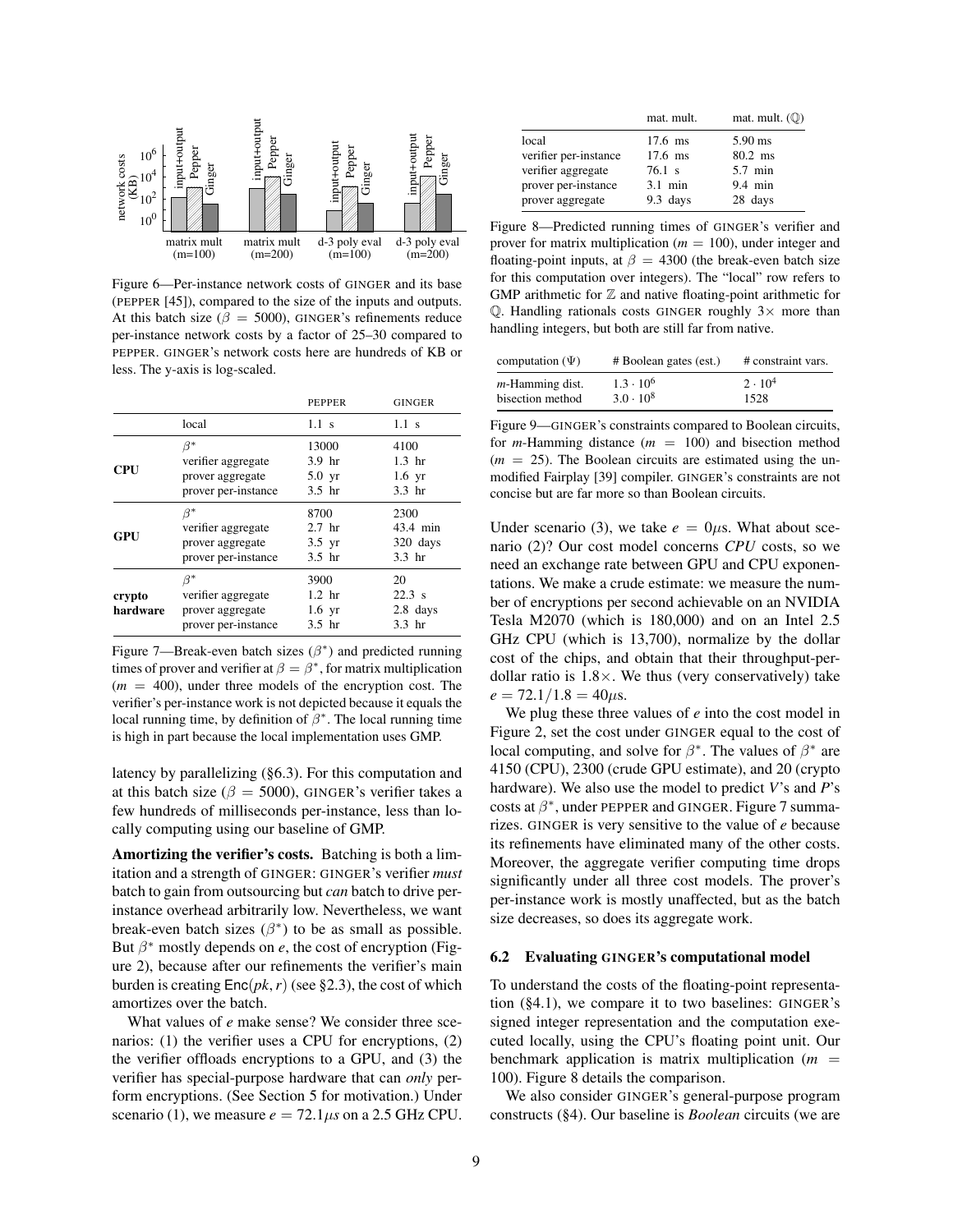

<span id="page-9-1"></span>Figure 10—Latency speedup observed by GINGER's verifier when the prover is parallelized. We run with  $m = 100, \beta = 150$  for matrix multiplication and degree-3 polynomial evaluation;  $m = 100$ ,  $\beta = 1500$  for degree-2 polynomial evaluation;  $m = 100$ ,  $\beta =$ 15 for *m*-Hamming distance; and  $m = 25$ ,  $\beta = 15$  for bisection method. GINGER's prover achieves near-linear speedups except when the problem sizes are small and hence the overhead from parallelizing is significant (e.g., degree-2 polynomial evaluation).

unaware of efficient arithmetic representations of these constructs). We compare the number of Boolean circuit *gates* and the number of GINGER's arithmetic constraint *variables*, since these determine the proving and verifying costs under the respective formalisms (see [\[5,](#page-10-0) [45\]](#page-11-4)). Taken individually, GINGER's constructs (<=, &&, etc.) are the same cost or more than those of Boolean circuits (e.g., || introduces auxiliary variables). However, Boolean circuits are in general far more verbose: they represent quantities by their bits (which GINGER does only when computing inequalities). Figure [9](#page-8-5) gives a rough end-to-end comparison.

# <span id="page-9-0"></span>6.3 Scalability of the parallel implementation

To demonstrate the scalability of GINGER's parallelization, we run the prover using many CPU cores, many GPUs, and many machines. We measure end-to-end latency, as observed by the verifier. Figure [10](#page-9-1) summarizes the results for various computations. In most cases, the speedup is near-linear.

## 7 Related work

A substantial body of work achieves two of our goals it is general-purpose and practical—but it makes strong assumptions about the servers (e.g., trusted hardware). There is also a large body of work on protocols for special-purpose computation. We regard this work as orthogonal to our efforts; for a survey of this landscape, see [\[45\]](#page-11-4). Herein, we focus on approaches that are general-purpose and unconditional.

Homomorphic encryption and secure multi-party protocols. Homomorphic encryption (which enables computation over ciphertext) and secure multi-party protocols (in which participants compute over private data, revealing only the result [\[34,](#page-11-24) [39,](#page-11-12) [52\]](#page-11-25)) provide only *privacy* guarantees, but one can build on them for verifiable computation. For instance, the Boneh-Goh-Nissim homomorphic cryptosystem [\[18\]](#page-11-26) can be adapted to evaluate circuits, Groth uses homomorphic commitments to produce a zero-knowledge argument protocol [\[33\]](#page-11-27), and Applebaum et al. use secure multi-party protocols for verifying computations [\[4\]](#page-10-9). Also, Gentry's fully homomorphic encryption [\[27\]](#page-11-17) has engendered protocols for verifiable non-interactive computation [\[20,](#page-11-6) [24,](#page-11-7) [26\]](#page-11-28). However, despite striking improvements [\[28,](#page-11-29) [42,](#page-11-30) [47\]](#page-11-31), the costs of hiding inputs (among other expenses) prevent any of the aforementioned verified computation schemes from getting close to practical (even by our relaxed standards).

PCPs, argument systems, and interactive proofs. Applying proof systems to verifiable computation is standard in the theory community [\[5–](#page-10-0)[7,](#page-10-10) [10,](#page-10-11) [15,](#page-11-32) [32,](#page-11-1) [37,](#page-11-9) [38,](#page-11-10) [41\]](#page-11-33), and the asymptotics continue to improve [\[13,](#page-10-4) [14,](#page-11-34) [22,](#page-11-35) [43\]](#page-11-36). However, none of this work has paid much attention to building systems.

Very recently, researchers have begun to explore using this theory for practical verified outsourced computation. In a recent preprint, Ben-Sasson et al. [\[12\]](#page-10-3) investigate when PCP protocols might be beneficial for outsourcing. Since many of the protocols require representing computations as constraints, Ben-Sasson et al. [\[11\]](#page-10-2) study improved reductions to constraints from a RAM model of computation. And Gennaro et al. [\[25\]](#page-11-8) give a new characterization of NP to provide asymptotically efficient arguments without using PCPs.

However, as far as we know, only two research groups have made serious efforts toward practical systems. Our previous work [\[44,](#page-11-3) [45\]](#page-11-4) built upon the efficient argument system of Ishai et al. [\[35\]](#page-11-11). In contrast, Cormode, Mitzenmacher, and Thaler [\[21\]](#page-11-2) (hereafter, CMT) built upon the protocol of Goldwasser et al. [\[31\]](#page-11-37), and a follow-up effort studies a GPU-based parallel implementation [\[49\]](#page-11-5).

Comparison of GINGER and CMT [\[21,](#page-11-2) [49\]](#page-11-5). We compared three different implementations: *CMT-native*, *CMT-GMP*, and GINGER. CMT-native refers to the code and configuration released by Thaler et al. [\[49\]](#page-11-5); it works over a small field and thereby exploits highly efficient machine arithmetic but restricts the inputs to the computation unrealistically (see Section [4.1\)](#page-5-0). CMT-GMP refers to an implementation based on CMT-native but modified by us to use the GMP library for multi-precision arithmetic; this allows more realistic computation sizes and inputs, as well as rational numbers.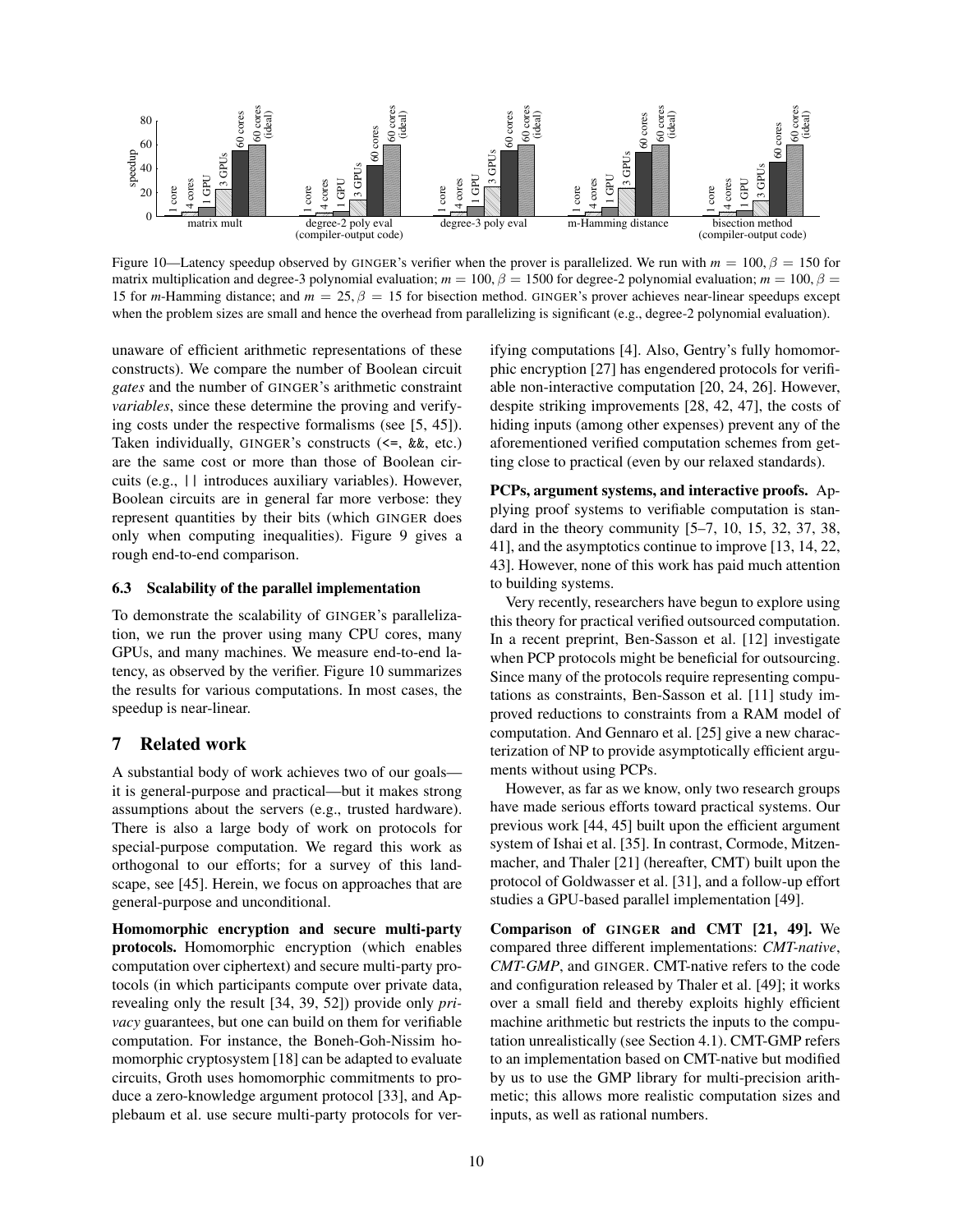| $\boldsymbol{m}$ |     | domain component              | <b>CMT-native</b>            | CMT-GMP                                 | GINGER                                 |
|------------------|-----|-------------------------------|------------------------------|-----------------------------------------|----------------------------------------|
| 256              | 77, | verifier<br>prover<br>network | $40$ ms<br>$22$ min<br>88 KB | 0.6 s<br>$2.5$ hr<br>$0.3 \text{ MB}$   | $0.3 \mathrm{s}$<br>$36$ min<br>1.1 MB |
| 128              | Q   | verifier<br>prover<br>network |                              | $260$ ms<br>1.0 <sub>hr</sub><br>1.8 MB | $190$ ms<br>$21$ min<br>1.4 MB         |

Figure 11—CMT [\[21\]](#page-11-2) compared to GINGER, in terms of *amortized* CPU and network costs (GINGER's total costs are divided by a batch size of  $\beta$ =5000 instances), for  $m \times m$  matrix multiplication. CMT-native uses native data types but is restricted to small problem sizes and domains. CMT-GMP uses the GMP library for multi-precision arithmetic (as does GINGER).

We perform two experiments using  $m \times m$  matrix multiplication. Our testbed is the same as in Section [6.](#page-6-1) In the first one, we run with  $m = 256$  and integer inputs. For CMT-GMP and GINGER, the inputs are 32-bit unsigned integers, and the prime (the field modulus) is 128 bits. For CMT-native, the prime is  $2^{61} - 1$ . In the second experiment, *m* is 128, the inputs are rational numbers (with  $N_a = N_b = 32$ ; see Section [4.1\)](#page-5-0), the prime is 320 bits, and we experiment only with CMT-GMP and GINGER.

We measure total CPU time and network cost; for CMT, we measure "network" traffic by counting bytes (the CMT verifier and prover run in the same process and hence the same machine). Each reported datum is an average over 3 sample runs; there is little experimental variation (less than 5% of the means).

Figure [11](#page-10-12) depicts the results. CMT incurs a significant penalty when moving from native to GMP (and hence to realistic problem sizes). Comparing CMT-GMP and GINGER, the network and prover costs are similar (although network costs for CMT reflect high fixed overhead for their circuit). The *per-instance* verifier costs are also similar, but GINGER is batch verifying whereas CMT does not need to do so (a significant advantage).

A qualitative comparison is as follows. On the one hand, CMT does not require cryptography, has better asymptotic prover and network costs, and for some computations the verifier does not need batching to gain from outsourcing [\[49\]](#page-11-5). On the other hand, CMT applies to a smaller set of computations: if the computation is not efficiently parallelizable or does not naturally map to arithmetic circuits (e.g., it has order comparisons or conditionality), then CMT in its current form will be inapplicable or inefficient, respectively. Ultimately, GINGER and CMT should be complementary, as one can likely ease or eliminate some of the restrictions on CMT by incorporating the constraint formalism together with batching [\[48\]](#page-11-38).

### 8 Summary and conclusion

This paper is a contribution to the emerging area of practical PCP-based systems for unconditional verifiable <span id="page-10-12"></span>computation. GINGER has combined theoretical refinements (slashing query costs and network overhead); a general computational model (including fractions and standard program constructs) with a compiler; and a massively parallel implementation that takes advantage of modern hardware. Together, these changes have brought us closer to a truly deployable system. Nevertheless, much work remains: the efficiency of the verifier depends on special hardware, the costs for the prover are still too high, and looping cannot yet be handled concisely.

#### Acknowledgments

Detailed attention from Edmund L. Wong substantially clarified this paper. Yuval Ishai, Mike Lee, Bryan Parno, Mark Silberstein, Chung-chieh (Ken) Shan, Sara L. Su, Justin Thaler, and the anonymous reviewers gave useful comments that improved this draft. The Texas Advanced Computing Center (TACC) at UT supplied computing resources. We thank Jane-Ellen Long, of USENIX, for her good nature and inexhaustible patience. The research was supported by AFOSR grant FA9550-10-1-0073 and by NSF grants 1055057 and 1040083.

Our code and experimental configurations are available at http://www.cs.utexas.edu/pepper

### References

- <span id="page-10-7"></span>[1] CUDA (http://developer.nvidia.com/what-cuda).
- <span id="page-10-6"></span>[2] Open MPI (http://www.open-mpi.org).
- <span id="page-10-8"></span>[3] PAPI: Performance Application Programming Interface.
- <span id="page-10-9"></span>[4] B. Applebaum, Y. Ishai, and E. Kushilevitz. From secrecy to soundness: efficient verification via secure computation. In *ICALP*, 2010.
- <span id="page-10-0"></span>[5] S. Arora, C. Lund, R. Motwani, M. Sudan, and M. Szegedy. Proof verification and the hardness of approximation problems. *J. of the ACM*, 45(3):501–555, May 1998.
- <span id="page-10-1"></span>[6] S. Arora and S. Safra. Probabilistic checking of proofs: a new characterization of NP. *J. of the ACM*, 45(1):70–122, Jan. 1998.
- <span id="page-10-10"></span>[7] L. Babai, L. Fortnow, L. A. Levin, and M. Szegedy. Checking computations in polylogarithmic time. In *STOC*, 1991.
- <span id="page-10-5"></span>[8] M. Bellare, D. Coppersmith, J. Håstad, M. Kiwi, and M. Sudan. Linearity testing in characteristic two. *IEEE Transactions on Information Theory*, 42(6):1781–1795, Nov. 1996.
- <span id="page-10-13"></span>[9] M. Bellare, S. Goldwasser, C. Lund, and A. Russell. Efficient probabilistically checkable proofs and applications to approximations. In *STOC*, 1993.
- <span id="page-10-11"></span>[10] M. Ben-Or, S. Goldwasser, J. Kilian, and A. Wigderson. Multi-prover interactive proofs: how to remove intractability assumptions. In *STOC*, 1988.
- <span id="page-10-2"></span>[11] E. Ben-Sasson, A. Chiesa, D. Genkin, and E. Tromer. Fast reductions from RAMs to delegatable succinct constraint satisfaction problems. Feb. 2012. Cryptology eprint 071.
- <span id="page-10-3"></span>[12] E. Ben-Sasson, A. Chiesa, D. Genkin, and E. Tromer. On the concrete-efficiency threshold of probabilistically-checkable proofs. *ECCC*, (045), Apr. 2012.
- <span id="page-10-4"></span>[13] E. Ben-Sasson, O. Goldreich, P. Harsha, M. Sudan, and S. Vadhan. Robust PCPs of proximity, shorter PCPs and applications to coding. *SIAM J. on Comp.*, 36(4):889–974, Dec. 2006.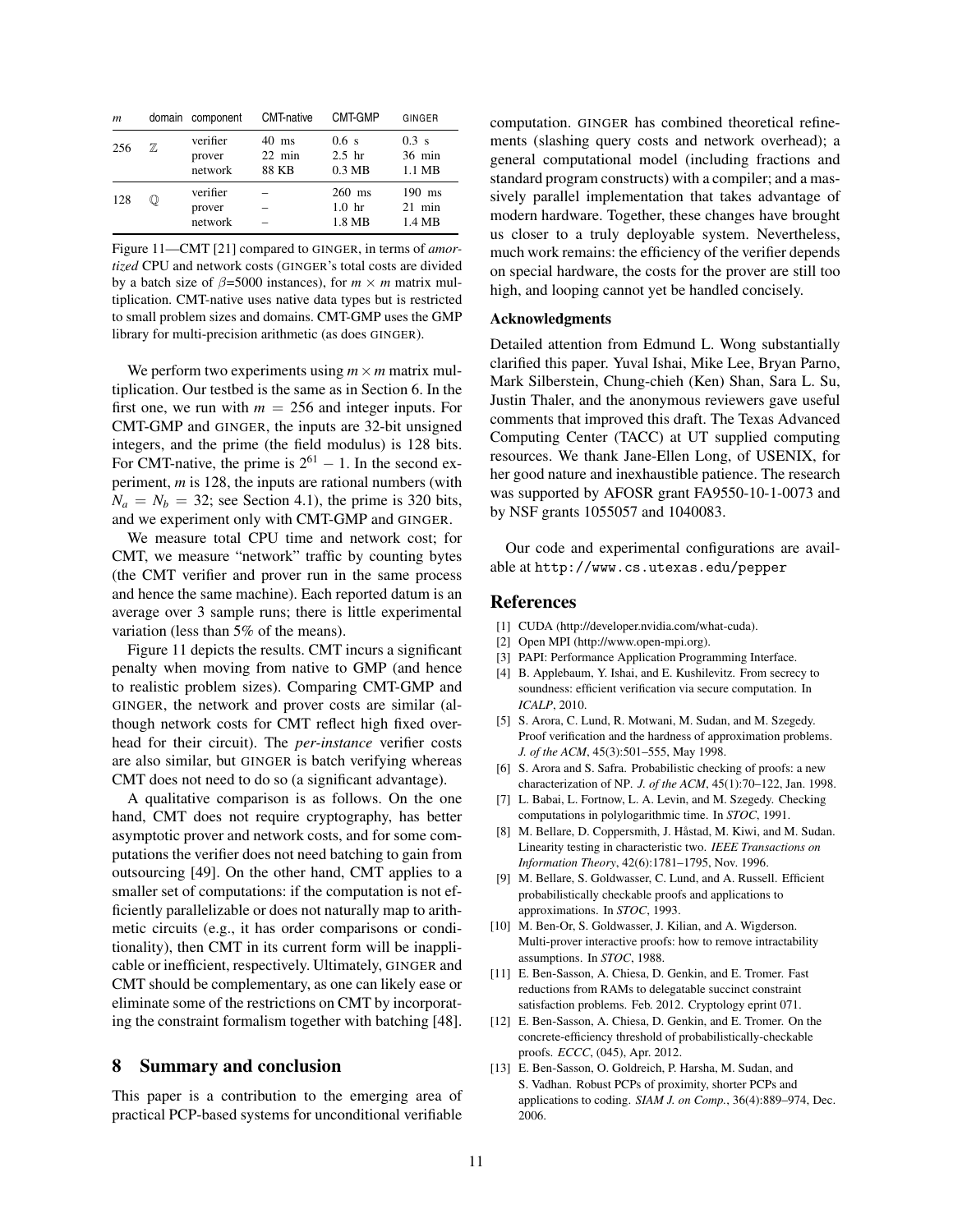- <span id="page-11-34"></span>[14] E. Ben-Sasson and M. Sudan. Short PCPs with polylog query complexity. *SIAM J. on Comp.*, 38(2):551–607, May 2008.
- <span id="page-11-32"></span>[15] M. Blum and S. Kannan. Designing programs that check their work. *J. of the ACM*, 42(1):269–291, 1995.
- <span id="page-11-16"></span>[16] M. Blum, M. Luby, and R. Rubinfeld. Self-testing/correcting with applications to numerical problems. *J. of Comp. and Sys. Sciences*, 47(3):549–595, Dec. 1993.
- <span id="page-11-19"></span>[17] D. Boneh and D. M. Freeman. Homomorphic signatures for polynomial functions. In *EUROCRYPT*, 2011.
- <span id="page-11-26"></span>[18] D. Boneh, E. J. Goh, and K. Nissim. Evaluating 2-DNF formulas on ciphertexts. In *TCC*, 2005.
- <span id="page-11-0"></span>[19] G. Brassard, D. Chaum, and C. Crépeau. Minimum disclosure proofs of knowledge. *J. of Comp. and Sys. Sciences*, 37(2):156–189, 1988.
- <span id="page-11-6"></span>[20] K.-M. Chung, Y. Kalai, and S. Vadhan. Improved delegation of computation using fully homomorphic encryption. In *CRYPTO*, 2010.
- <span id="page-11-2"></span>[21] G. Cormode, M. Mitzenmacher, and J. Thaler. Practical verified computation with streaming interactive proofs. In *ITCS*, 2012.
- <span id="page-11-35"></span>[22] I. Dinur. The PCP theorem by gap amplification. *J. of the ACM*, 54(3), June 2007.
- <span id="page-11-18"></span>[23] T. ElGamal. A public key cryptosystem and a signature scheme based on discrete logarithms. *IEEE Transactions on Information Theory*, 31:469–472, 1985.
- <span id="page-11-7"></span>[24] R. Gennaro, C. Gentry, and B. Parno. Non-interactive verifiable computing: Outsourcing computation to untrusted workers. In *CRYPTO*, 2010.
- <span id="page-11-8"></span>[25] R. Gennaro, C. Gentry, B. Parno, and M. Raykova. Quadratic span programs and succinct NIZKs without PCPs. Apr. 2012. Cryptology eprint 215.
- <span id="page-11-28"></span>[26] R. Gennaro and D. Wichs. Fully homomorphic message authenticators. May 2012. Cryptology eprint 290.
- <span id="page-11-17"></span>[27] C. Gentry. *A fully homomorphic encryption scheme*. PhD thesis, Stanford University, 2009.
- <span id="page-11-29"></span>[28] C. Gentry, S. Halevi, and N. Smart. Homomorphic evaluation of the AES circuit. In *CRYPTO*, 2012.
- <span id="page-11-21"></span>[29] D. Goldberg. What every computer scientist should know about floating-point arithmetic. *ACM Computing Surveys*, 23(1):5–48, Mar. 1991.
- <span id="page-11-39"></span>[30] O. Goldreich. *Foundations of Cryptography: II Basic Applications*. Cambridge University Press, 2004.
- <span id="page-11-37"></span>[31] S. Goldwasser, Y. T. Kalai, and G. N. Rothblum. Delegating computation: Interactive proofs for muggles. In *STOC*, 2008.
- <span id="page-11-1"></span>[32] S. Goldwasser, S. Micali, and C. Rackoff. The knowledge complexity of interactive proof systems. *SIAM J. on Comp.*, 18(1):186–208, 1989.
- <span id="page-11-27"></span>[33] J. Groth. Linear algebra with sub-linear zero-knowledge arguments. In *CRYPTO*, 2009.
- <span id="page-11-24"></span>[34] Y. Huang, D. Evans, J. Katz, and L. Malka. Faster secure two-party computation using garbled circuits. In *USENIX Security*, 2011.
- <span id="page-11-11"></span>[35] Y. Ishai, E. Kushilevitz, and R. Ostrovsky. Efficient arguments without short PCPs. In *Conference on Computational Complexity (CCC)*, 2007.
- <span id="page-11-22"></span>[36] K. Jang, S. Han, S. Han, S. Moon, and K. Park. SSLShader: Cheap SSL acceleration with commodity processors. In *NSDI*, 2011.
- <span id="page-11-9"></span>[37] J. Kilian. A note on efficient zero-knowledge proofs and arguments (extended abstract). In *STOC*, 1992.
- <span id="page-11-10"></span>[38] J. Kilian. Improved efficient arguments (preliminary version). In *CRYPTO*, 1995.
- <span id="page-11-12"></span>[39] D. Malkhi, N. Nisan, B. Pinkas, and Y. Sella. Fairplay—a secure two-party computation system. In *USENIX Security*, 2004.
- <span id="page-11-14"></span>[40] R. C. Merkle. Digital signature based on a conventional encryption function. In *CRYPTO*, 1987.
- <span id="page-11-33"></span>[41] S. Micali. Computationally sound proofs. *SIAM J. on Comp.*, 30(4):1253–1298, 2000.
- <span id="page-11-30"></span>[42] M. Naehrig, K. Lauter, and V. Vaikuntanathan. Can homomorphic encryption be practical? In *ACM Workshop on Cloud Computing Security*, 2011.
- <span id="page-11-36"></span>[43] A. Polishchuk and D. A. Spielman. Nearly-linear size holographic proofs. In *STOC*, 1994.
- <span id="page-11-3"></span>[44] S. Setty, A. J. Blumberg, and M. Walfish. Toward practical and unconditional verification of remote computations. In *HotOS*, 2011.
- <span id="page-11-4"></span>[45] S. Setty, R. McPherson, A. J. Blumberg, and M. Walfish. Making argument systems for outsourced computation practical (sometimes). In *NDSS*, 2012.
- <span id="page-11-13"></span>[46] S. Setty, V. Vu, N. Panpalia, B. Braun, A. J. Blumberg, and M. Walfish. Taking proof-based verified computation a few steps closer to practicality (extended version). Technical Report TR-12-14, Dept. of CS, UT Austin, June 2012.
- <span id="page-11-31"></span>[47] N. Smart and F. Vercauteren. Fully homomorphic SIMD operations. Aug. 2011. Cryptology eprint 133.
- <span id="page-11-38"></span>[48] J. Thaler. Personal communication, June 2012.
- <span id="page-11-5"></span>[49] J. Thaler, M. Roberts, M. Mitzenmacher, and H. Pfister. Verifiable computation with massively parallel interactive proofs. In *USENIX HotCloud Workshop*, June 2012. Full paper at <http://arxiv.org/abs/1202.1350>, Feb. 2012.
- <span id="page-11-20"></span>[50] C. Wang, K. Ren, J. Wang, and K. M. R. Urs. Harnessing the cloud for securely outsourcing large-scale systems of linear equations. In *Intl. Conf. on Dist. Computing Sys. (ICDCS)*, 2011.
- <span id="page-11-23"></span>[51] D. A. Wheeler. SLOCCount.
- <span id="page-11-25"></span>[52] A. C.-C. Yao. How to generate and exchange secrets. In *FOCS*, 1986.

# A Efficient arguments with linear PCPs but no linearity tests

Whereas previous work [\[35,](#page-11-11) [45\]](#page-11-4) established that the commitment protocol in phases 2 and 3 of PEPPER ([§2.3\)](#page-2-2) binds the prover to a particular function, there were no constraints on that function. The principal result of this section is that the prover is actually bound to a function that is linear, or very nearly so. As a consequence, we can eliminate linearity testing from the PCP protocol. Furthermore, the error bound from one run of this modified PCP protocol is far stronger (lower) than was known.

This section describes the base protocols [\(A.1\)](#page-11-15), states the refinements and proves their soundness [\(A.2\)](#page-12-0), and describes a few other optimizations [\(A.3\)](#page-15-0).

### <span id="page-11-15"></span>A.1 Base protocols

GINGER uses a linear commitment protocol that is borrowed from PEPPER [\[45\]](#page-11-4); this protocol is depicted in Figure [12.](#page-12-1)<sup>5</sup> As described in Section [2.3,](#page-2-2) PEPPER composes this protocol and a linear PCP; that PCP is depicted in Figure [13.](#page-13-0) The purpose of  $\{\gamma_0, \gamma_1, \gamma_2\}$  in this figure is to make a maliciously constructed oracle unlikely to pass

<sup>&</sup>lt;sup>5</sup>Like PEPPER, GINGER verifies in batches  $(\S2.3)$ , which changes the protocols a bit; see [\[45,](#page-11-4) Appendix C] for details.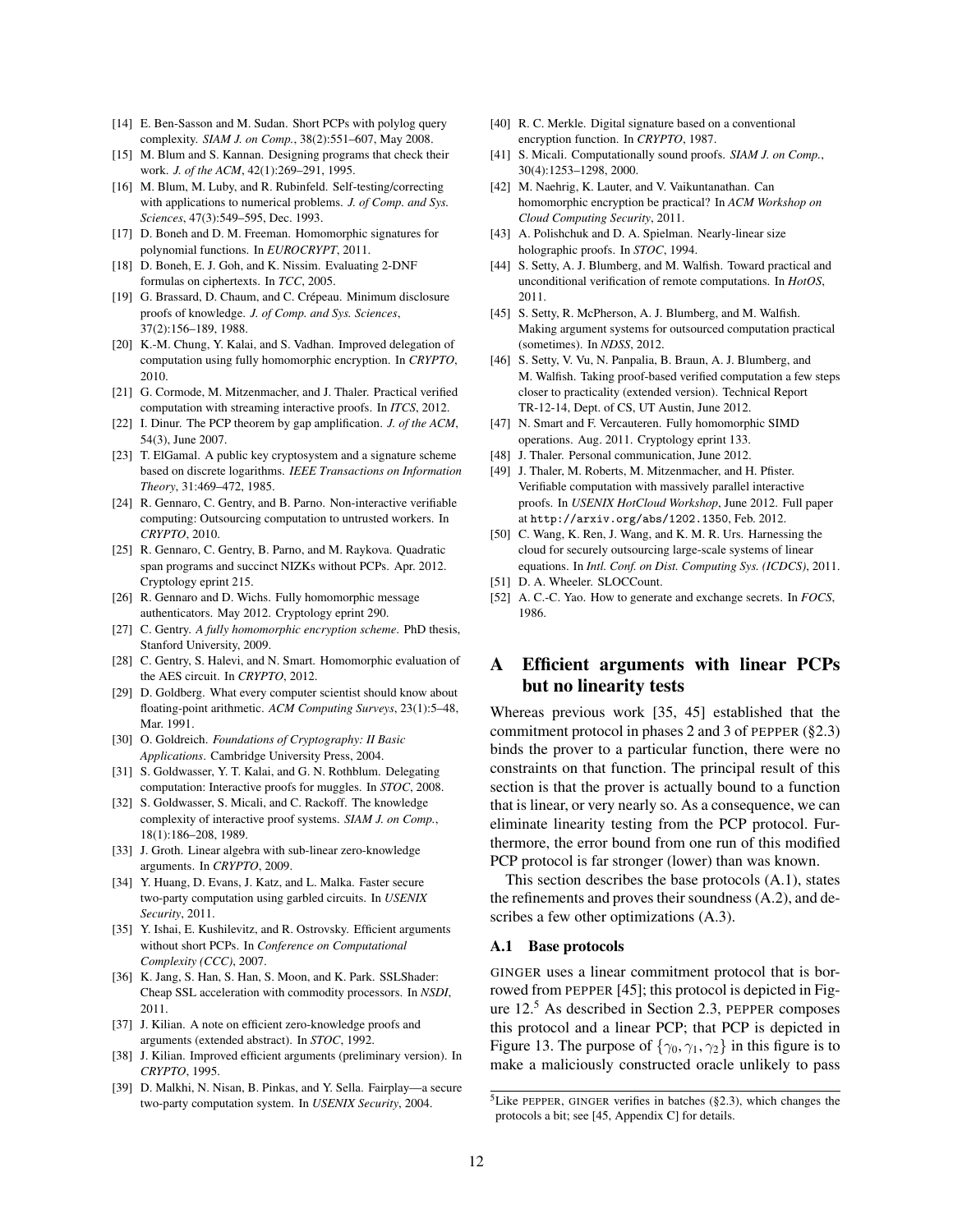### Commit+Multidecommit

The protocol assumes an additive homomorphic encryption scheme (Gen, Enc, Dec) over a finite field, F.

### Commit phase

Input: Prover holds a vector  $w \in \mathbb{F}^n$ , which defines a linear function  $\pi \colon \mathbb{F}^n \to \mathbb{F}$ , where  $\pi(q) = \langle w, q \rangle$ .

1. Verifier does the following:

- Generates public and secret keys  $(pk, sk) \leftarrow \text{Gen}(1^k)$ , where *k* is a security parameter.
- Generates vector  $r \in_R \mathbb{F}^n$  and encrypts  $r$  component-wise, so  $\mathsf{Enc}(pk, r) = (\mathsf{Enc}(pk, r_1), \ldots, \mathsf{Enc}(pk, r_n)).$
- Sends Enc(*pk*,*r*) and *pk* to the prover.
- 2. Using the homomorphism in the encryption scheme, the prover computes  $e \leftarrow \text{Enc}(pk, \pi(r))$  without learning *r*. The prover sends *e* to the verifier.
- 3. The verifier computes  $s \leftarrow \textsf{Dec}(sk, e)$ , retaining *s* and *r*.

#### Decommit phase

Input: the verifier holds  $q_1, \ldots, q_\mu \in \mathbb{F}^n$  and wants to obtain  $\pi(q_1), \ldots, \pi(q_\mu)$ .

- 4. The verifier picks  $\mu$  secrets  $\alpha_1, \ldots, \alpha_\mu \in_R \mathbb{F}$  and sends to the prover  $(q_1, \ldots, q_\mu, t)$ , where  $t = r + \alpha_1 q_1 + \cdots + \alpha_\mu q_\mu \in \mathbb{F}^n$ .
- 5. The prover returns  $(a_1, a_2, \ldots, a_{\mu}, b)$ , where  $a_i, b \in \mathbb{F}$ . If the prover behaved, then  $a_i = \pi(q_i)$  for all  $i \in [\mu]$ , and  $b = \pi(t)$ .
- 6. The verifier checks:  $b = s + \alpha_1 a_1 + \cdots + \alpha_\mu a_\mu$ . If so, it outputs  $(a_1, a_2, \ldots, a_\mu)$ . If not, it rejects, outputting ⊥.

<span id="page-12-1"></span>Figure 12—The commitment protocol of PEPPER [\[45\]](#page-11-4), which generalizes a protocol of Ishai et al. [\[35\]](#page-11-11).  $q_1, \ldots, q_\mu$  are the PCP queries, and *n* is the size of the proof encoding. The protocol is written in terms of an additive homomorphic encryption scheme, but as stated elsewhere [\[35,](#page-11-11) [45\]](#page-11-4), the protocol can be modified to work with a multiplicative homomorphic scheme, such as ElGamal [\[23\]](#page-11-18).

the circuit test; to generate the  $\{\gamma_i\}$ , *V* multiplies each constraint by a random value and collects like terms, a process described in [\[5,](#page-10-0) [13,](#page-10-4) [35,](#page-11-11) [45\]](#page-11-4). The completeness and soundness of this PCP are explained in those sources, and our notation is borrowed from [\[45\]](#page-11-4). Here we just assert that the soundness error of this PCP is  $\epsilon = (7/9)^{\rho}$ ; that is, if the proof  $\pi$  is incorrect, the verifier detects that fact with probability greater than  $1 - \epsilon$ . To make  $\epsilon$  small, PEPPER takes  $\rho = 70$ .

### <span id="page-12-0"></span>A.2 Stronger soundness analysis and consequences

GINGER retains the  $(P, V)$  argument system of PEP-PER [\[45\]](#page-11-4) but uses a modified PCP protocol (depicted in Figure [14\)](#page-13-1) that makes the following changes to the base PCP protocol (Figure [13\)](#page-13-0):

- Remove the linearity queries and tests.
- Set  $\rho = 1$ .

<span id="page-12-2"></span>**Theorem A.1.** The  $(P, V)$  described above is an argument system with soundness  $\epsilon_G \approx \sqrt[6]{1/|\mathbb{F}|}$ . (The exact value of  $\epsilon_G$  depends on intermediate lemmas and will be given at the end of the section.)

We will prove this theorem at the end of this section. To build up to the proof, we first strengthen the definition of a linear commitment primitive. We note that only the third property (linearity) in the definition is new; the rest is taken from [\[45,](#page-11-4) Appendix B], which itself heavily borrows framing, notation, and text from Ishai et al. [\[35\]](#page-11-11).

Definition A.1 (Commitment to a function with multiple decommitments (CFMD)). Define a two-phase experiment between two probabilistic polynomial time actors  $(S, R)$  (a sender and receiver, which correspond to our prover and verifier) in an environment  $\mathcal E$  that generates F, *w* and  $Q = (q_1, \ldots, q_\mu)$ . In the first phase, the *commit phase*, *S* has *w*, and *S* and *R* interact, based on their random inputs. In the *decommit phase*, E gives *Q* to *R*, and *S* and *R* interact again, based on further random inputs. At the end of this second phase, *R* outputs  $A = (a_1, \ldots, a_\mu) \in \mathbb{F}^\mu$  or  $\perp$ . A CFMD meets the following properties:

- Correctness. At the end of the decommit phase, *R* outputs  $\pi(q_i) = \langle w, q_i \rangle$  (for all *i*), if *S* is honest.
- $\epsilon_B$ -Binding. Consider the following experiment. The environment  $\mathcal E$  produces two (possibly distinct)  $\mu$ tuples of queries:  $Q = (q_1, \ldots, q_\mu)$  and  $\hat{Q} =$  $(\hat{q}_1, \ldots, \hat{q}_\mu)$ . *R* and a cheating *S*<sup>\*</sup> run the commit phase once and two independent instances of the decommit phase. In the two instances *R* presents the queries as  $Q$  and  $\hat{Q}$ , respectively. We say that  $S^*$  *wins binding* if *R*'s outputs at the end of the respective decommit phases are  $A = (a_1, \ldots, a_\mu)$  and  $\tilde{A} =$  $(\hat{a}_1, \ldots, \hat{a}_u)$ , and for some *i*, *j*, we have  $q_i = \hat{q}_i$  but  $a_i \neq \hat{a}_j$ . We say that the protocol meets the  $\epsilon_B$ -Binding property if for all  $\mathcal E$  and for all efficient  $S^*$ , the probability of  $S^*$  winning binding is less than  $\epsilon_B$ . The probability is taken over three sets of independent randomness: the commit phase and the two runnings of the decommit phase.
- $\epsilon_L$ -Linearity. Consider the same experiment above. We say that *S* <sup>∗</sup> *wins linearity* if *R*'s outputs at the end of the respective decommit phases are  $A =$  $(a_1, \ldots, a_\mu)$  and  $\tilde{A} = (\hat{a}_1, \ldots, \hat{a}_\mu)$ , and for some *i*, *j*, *k*, we have  $\hat{q}_k = q_i + q_j$  but  $\hat{a}_k \neq a_i + a_j$ . We say that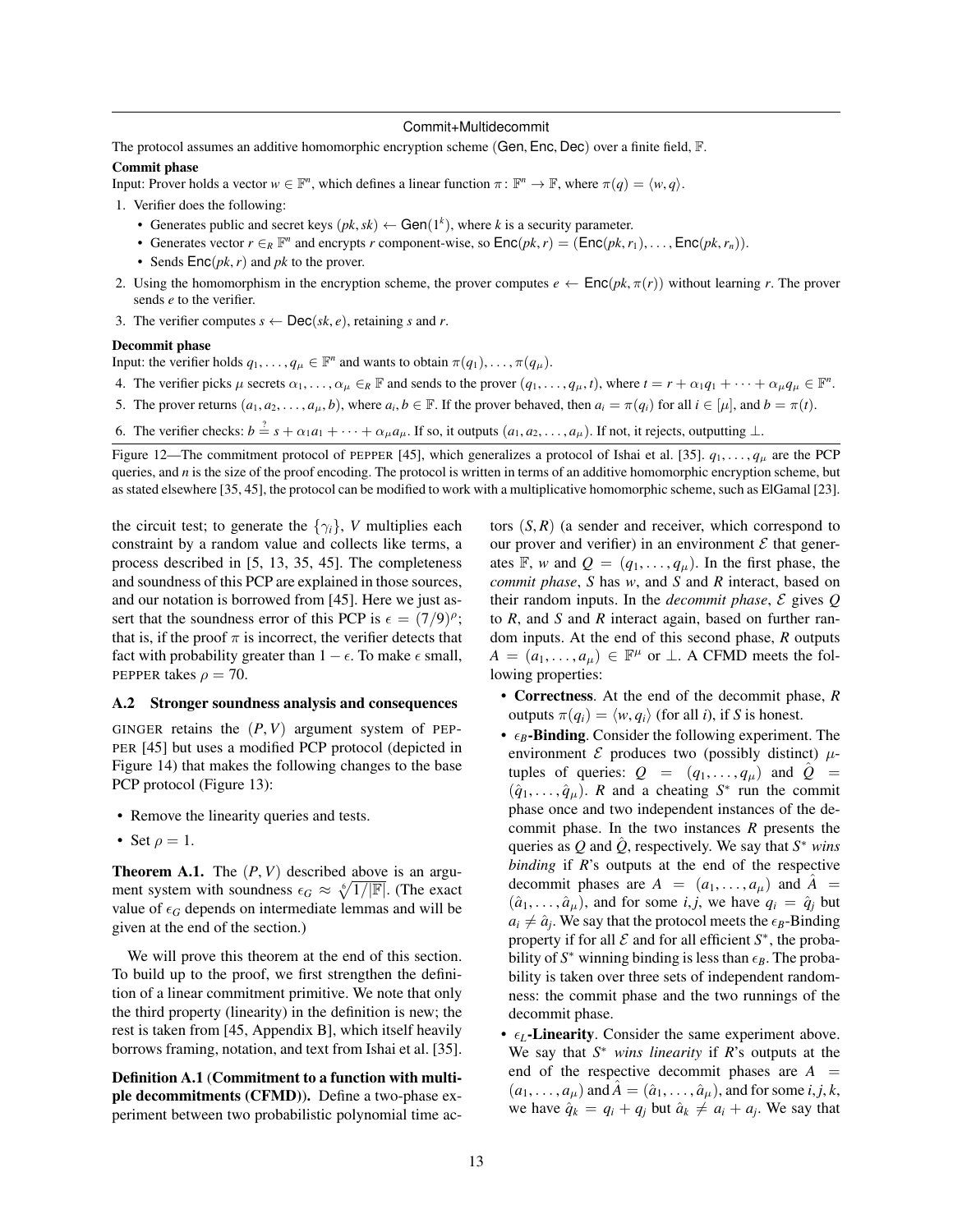### The linear PCP from [\[5\]](#page-10-0)

Loop  $\rho$  times:

- Generate linearity queries: Select  $q_1, q_2 \in R$  **F**<sup>s</sup> and  $q_4, q_5 \in_R \mathbb{F}^s$ <sup>2</sup>. Take  $q_3 \leftarrow q_1 + q_2$  and  $q_6 \leftarrow q_4 + q_5$ .
- Generate quadratic correction queries: Select  $q_7, q_8 \in_R \mathbb{F}^s$ and  $q_{10} \in_R \mathbb{F}^{s^2}$ . Take  $q_9 \leftarrow (q_7 \otimes q_8 + q_{10})$ .
- Generate circuit queries: Select  $q_{12} \in_R \mathbb{F}^s$  and  $q_{14} \in_R \mathbb{F}^{s^2}$ . Take  $q_{11} \leftarrow \gamma_1 + q_{12}$  and  $q_{13} \leftarrow \gamma_2 + q_{14}$ .
- Issue queries. Send  $q_1, \ldots, q_{14}$  to oracle  $\pi$ , getting back  $\pi(q_1), \ldots, \pi(q_{14}).$
- Linearity tests: Check that  $\pi(q_1) + \pi(q_2) = \pi(q_3)$  and that  $\pi(q_4) + \pi(q_5) = \pi(q_6)$ . If not, reject.
- Quadratic correction test: Check that  $\pi(q_7) \cdot \pi(q_8)$  =  $\pi(q_9) - \pi(q_{10})$ . If not, reject.
- Circuit test: Check that  $(\pi(q_{11}) \pi(q_{12}))$  +  $(\pi(q_{13}) - \pi(q_{14})) = -\gamma_0$ . If not, reject.

If *V* makes it here, accept.

<span id="page-13-0"></span>Figure 13—The linear PCP that PEPPER uses. It is from [\[5\]](#page-10-0). The notation  $x \otimes y$  refers to the outer product of two vectors  $x$ and *y* (meaning the vector or matrix consisting of all pairs of components from the two vectors). The values  $\{\gamma_0, \gamma_1, \gamma_2\}$  are described briefly in the text.

the protocol meets the  $\epsilon_L$ -linearity property if for all  $\mathcal E$ and for all efficient  $S^*$ , the probability of  $S^*$  winning linearity is less than  $\epsilon_L$ . As with the prior property, the probability is taken over three sets of independent randomness: the commit phase and the two runnings of the decommit phase.

Prior work proved that Commit+Multidecommit (Figure [12\)](#page-12-1) meets the first two properties above [\[45\]](#page-11-4). We will now show that it also meets the third property.

Lemma A.1. Commit+Multidecommit meets the definition of  $\epsilon_L$ -linearity, with  $\epsilon_L = 1/|\mathbb{F}| + \epsilon_S$ , where  $\epsilon_S$  comes from the semantic security of the homomorphic encryption scheme.

*Proof.* We will show that if  $S^*$  can systematically cheat, then an adversary  $A$  could use  $S^*$  to break the semantic security of the encryption scheme.

Let  $r \in_R \mathbb{F}^n$  and  $Z_1, Z_2 \in_R \mathbb{F}$  (we use  $\in_R$  to mean "drawn uniformly at random from"). Semantic security (see [\[30\]](#page-11-39), definitions 5.2.2, 5.2.8 and Exercise 17) implies that for all PPT  $\mathcal A$  ( $\mathcal A$  can be non-uniform),

$$
\Pr_{\text{Gen,Enc}, r, Z_1, Z_2} \{ \mathcal{A}(pk, \text{Enc}(pk, r), r + Z_1 q, r + Z_2 q) = Z_1 \}
$$
  
< 1/|\mathbb{F}| + \epsilon\_S. (1)

This holds for all  $q \in \mathbb{F}^{n,6}$ 

### GINGER's PCP protocol

- Generate quadratic correction queries: Select  $q_1, q_2 \in_R \mathbb{F}^s$ and  $q_4 \in_R \mathbb{F}^{s^2}$ . Define  $q_3 \leftarrow (q_1 \otimes q_2 + q_4)$ . Note that  $q_3$ will not travel, as *P* can derive it.
- Generate circuit queries: Take  $q_5 \leftarrow \gamma_1 + q_1$ . Take  $q_6 \leftarrow$  $\gamma_2 + q_4$ .
- Issue queries. Send  $(q_1, q_2, q_4, q_5, q_6)$  to oracle  $\pi$ , getting back  $\pi(q_1), \pi(q_2), \pi(q_3), \pi(q_4), \pi(q_5), \pi(q_6).$
- Quadratic correction test: Check that  $\pi(q_1) \cdot \pi(q_2)$  =  $\pi(q_3) - \pi(q_4)$ . If not, reject.
- Circuit test: Check that  $(\pi(q_5) \pi(q_1))$  +  $(\pi(q_6) - \pi(q_4)) = -\gamma_0$ . If so, accept.

<span id="page-13-1"></span>Figure 14—GINGER's PCP protocol, which refines PEPPER's protocol (Figure [13\)](#page-13-0). This protocol eliminates linearity testing and repetition, and recycles queries [\[9\]](#page-10-13).

Now, assume to the contrary that Commit+Multidecommit does not meet the definition of  $\epsilon_L$ -linearity. Then there exists an environment  $\mathcal E$  producing  $q_i, q_j, i, j, k, Q, \hat{Q}, S^*$  (where  $Q$  has  $q_i, q_j$  in the *i*th and *j*th positions and  $\hat{Q}$  has  $q_i + q_j$  in the *k*th position) such that  $Pr_{\text{all 3 phases}}\{S^* \text{ wins linearity under } \mathcal{E}\} > 1/|\mathbb{F}| + \epsilon_S.$ Let  $q' \triangleq \hat{q}_k = q_i + q_j$ .

We now describe an algorithm  $A$  that, when given input  $I = (pk, Enc(pk, r), r + Z_1q', r + Z_2q')$ , can recover  $Z_1$  with probability more than  $1/|\mathbb{F}| + \epsilon_S$ . A has  $Q, \hat{Q}, q_i, q_j, i, j, k$  hard-wired (because it is working under environment  $\mathcal{E}$ ) and works as follows:

- (a) A gives  $(pk, Enc(pk, r))$  to  $S^*$  and ignores the reply.
- (b) A randomly generates  $\alpha_1, \ldots, \alpha_\mu$  and sends to  $S^*$ the input  $(Q, r + \alpha_1 q_1 + \cdots + (\alpha_i + Z_1) q_i + \cdots + (\alpha_i +$  $Z_1$ ) $q_i$ + $\cdots$ + $\alpha_\mu$  $q_\mu$ ). A is able to construct this input because A was given  $r + Z_1 q' = r + Z_1 q_i + Z_1 q_j$ . In response,  $S^*$  returns  $(b, a_1, \ldots, a_i, \ldots, a_j, \ldots, a_\mu)$ .
- (c) A randomly generates  $\hat{\alpha}_1, \dots, \hat{\alpha}_\mu$ . A sends to  $S^*$  the input  $(\hat{Q}, r + \hat{\alpha}_1 \hat{q}_1 + \cdots + Z_2 \hat{q}_k + \cdots + \hat{\alpha}_\mu \hat{q}_\mu)$ . A is able to construct this input because  $A$  was given  $r+$  $Z_2 q' = r + Z_2 \hat{q}_k$ . A gets back  $(\hat{b}, \hat{a}_1, \dots, \hat{a}_k, \dots, \hat{a}_\mu)$ .

At this point, A assumes that the responses from *S* ∗ pass the decommitment phase; that is,  $A$  acts as if  $b =$  $s + \alpha_1 a_1 + \cdots + (\alpha_i + \mathbf{Z}_1) a_i + \cdots + (\alpha_j + \mathbf{Z}_1) a_j + \cdots + \alpha_\mu a_\mu$ and  $\hat{b} = s + \hat{\alpha}_1 \hat{a}_1 + \dots + Z_2 \hat{a}_k + \dots + \hat{\alpha}_u \hat{a}_u$ . A can write

$$
K_1 = Z_2 \hat{a}_k - Z_1 (a_i + a_j), \tag{2}
$$

<span id="page-13-4"></span><span id="page-13-2"></span>where A can derive  $K_1 = \hat{b} - b - \sum_{\iota \neq k} \hat{\alpha}_{\iota} \hat{a}_{\iota} + \sum_{\iota} \alpha_{\iota} a_{\iota}$ . Now, let  $t = r + Z_1 q'$  and let  $\hat{t} = r + Z_2 q'$  (both of these were supplied as input to  $A$ ). These two equations concern vectors. However, by choosing an index  $\iota$  in the vector  $q'$  where  $q'$  is not zero (if the vector is zero everywhere, then  $r$  is revealed),  $A$  can derive

<span id="page-13-3"></span>
$$
K_2 = Z_2 - Z_1,\tag{3}
$$

<sup>6</sup>We are being loose here. Under the actual definition of semantic security, (a)  $\epsilon_s$  should be replaced with a negligible function of *n*, and (b) the claim holds only for *n* sufficiently large.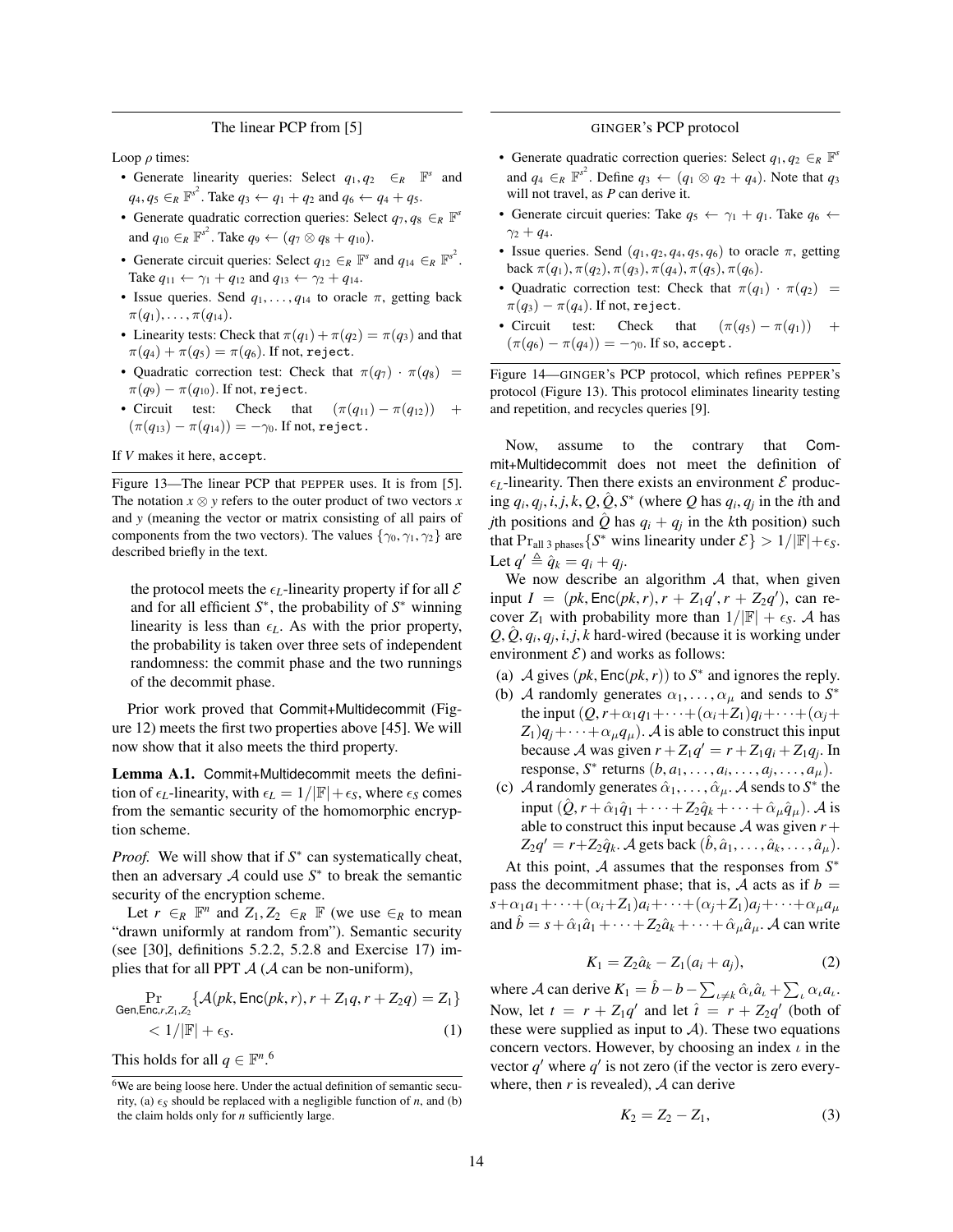where  $K_2 = (\hat{t}^{(\iota)} - t^{(\iota)})/q'^{(\iota)}$ .

Now, observe that if  $\hat{a}_k \neq a_i + a_j$  (as happens when  $S^*$  wins), then A can recover  $Z_1$  by solving equations [\(2\)](#page-13-2) and [\(3\)](#page-13-3). Thus,

$$
\Pr_{\text{Gen,Enc}, r, Z_1, Z_2, \vec{\alpha}, \vec{\alpha}} \{ \mathcal{A}(I) = Z_1 \}
$$
\n
$$
\geq \Pr_{\text{Gen,Enc}, r, Z_1, Z_2, \vec{\alpha}, \vec{\alpha}} \{ S^* \text{ wins linearity under } \mathcal{E} \}
$$
\n
$$
= \Pr_{\text{all 3 phases}} \{ S^* \text{ wins linearity under } \mathcal{E} \}
$$
\n
$$
> 1/|\mathbb{F}| + \epsilon_S. \tag{4}
$$

The equality holds because the distribution of  $(\alpha_1, \ldots, \alpha_i + Z_1, \ldots, \alpha_i + Z_1, \ldots, \alpha_u)$  and  $(\hat{\alpha}_1, \ldots, Z_2, \ldots, \hat{\alpha}_\mu)$  is equivalent to the distribution from which *R* selects in the decommit phases of the three-phase experiment, under Commit+Multidecommit. Meanwhile, inequality [\(4\)](#page-14-0) contradicts inequality [\(1\)](#page-13-4).  $\Box$ 

The lemmas ahead show that, under Commit+Multidecommit, *S* is bound to a *nearly linear* function,  $\tilde{f}(\cdot)$ ; specifically,  $\tilde{f}(\cdot)$  is  $\delta^*$ -close to linear for small  $\delta^*$ . By contrast, previous work [\[35,](#page-11-11) [45\]](#page-11-4) showed only that *S* was bound to *some* function  $f(\cdot)$ .

We now give some notation and restate two claims from [\[45\]](#page-11-4). Let  $\zeta$  be the event that *R*'s output is a vector  $(a_1, \ldots, a_n)$ ; equivalently,  $\zeta$  is the event that *R*'s output is non- $\perp$ . Below, we sometimes write  $Pr_{comm} \{\cdot\}$  or  $Pr_{\text{decomm}}\{\cdot\}$  to mean the probability over the random choices of the commit or decommit phases.

<span id="page-14-4"></span>Lemma A.2 (Existence of an extractor function [\[45\]](#page-11-4)). Let  $(S, R)$  be a CFMD protocol with binding error  $\epsilon_B$ . Let  $\epsilon_C = \mu \cdot 2 \cdot (2\sqrt[3]{9/2} + 1) \cdot \sqrt[3]{\epsilon_B}$ . Let  $v = (v_{S^*}, v_R)$  represent the views of  $S^*$  and  $R$  after the commit phase ( $v$ captures the randomness of the commit phase). For every efficient  $S^*$  and for every  $v$ , there exists a function  $\tilde{f}_v : \mathbb{F}^n \to \mathbb{F}$  such that the following holds.<sup>7</sup> For any environment  $\mathcal E$ , the output of  $R$  at the end of the decommit phase is, except with probability  $\epsilon_C$ , either  $\perp$  or satisfies  $a_i = f_v(q_i)$  for all  $i \in [\mu]$ , where  $(q_1, \ldots, q_\mu)$  are the decommitment queries generated by  $\mathcal{E}$ , and the probability is over the random inputs of  $S^*$  and  $R$  in both phases.

<span id="page-14-1"></span>**Lemma A.3.** Let  $\epsilon_3 = (2\sqrt[3]{9/2}+1) \cdot \sqrt[3]{\epsilon_B}$ . Label the *i*th query in *Q* as  $q_i$  and the *i*th response as  $a_i$ . For all  $Q$ , *i*, we have  $Pr_{\text{comm},\text{decomm}}\{\zeta \cap \{a_i \neq \tilde{f}_\nu(q_i)\}\} < 2\epsilon_3$ .

*Proof.* Follows from a claim in [\[45\]](#page-11-4) (Claim B.4).  $\Box$ 

<span id="page-14-2"></span>**Lemma A.4.** For all  $q_1, q_2 \in \mathbb{F}^n$ ,  $Pr_{\text{comm}}\{\tilde{f}_v(q_1) +$  $\tilde{f}_\nu(q_2) \neq \tilde{f}_\nu(q_1 + q_2) \} < \epsilon_F \triangleq \epsilon_L + 6\epsilon_3.$ 

*Proof.* Assume otherwise. Then for some *q*<sup>1</sup> and *q*2, we have  $Pr_{\text{comm}}\{\tilde{f}_v(q_1) + \tilde{f}_v(q_2) \neq \tilde{f}_v(q_1 + q_2)\} \geq \epsilon_F$ , which  $\{ \text{implies } \Pr_{\text{all 3 phases}} \{ \tilde{f}_v(q_1) + \tilde{f}_v(q_2) \neq \tilde{f}_v(q_1 + q_2) \} \geq \epsilon_F,$ since we can "add coin flips that don't matter", namely those of the two decommit phases.

<span id="page-14-0"></span>Now, consider the game in the definition of  $\epsilon_L$ linearity, and set  $Q = (q_1, q_2, \ldots)$  and  $\tilde{Q} = (q_1 +$  $q_2, \ldots$ ). Let  $\eta$  be the event that  $S^*$  wins in this game. Let  $\nu$  be the event that the outputs  $a_1, a_2, a_1$  are given by the function  $f_\nu(\cdot)$ . Then  $\Pr_{\text{all 3 phases}}\{\neg \nu\} < 6\epsilon_3$ , by Lemma [A.3,](#page-14-1) by the union bound, and by (again) "adding coin flips that don't matter" to get from a probability over two phases to one over three phases. Now, note that  $Pr_{\text{all 3 phases}}\{\eta|\nu\} \geq \epsilon_F$ , by the contrary hypothesis. This implies that  $Pr_{all 3 \text{ phases}}\{\eta\} \geq \epsilon_F - 6\epsilon_3 = \epsilon_L$ , which contradicts the definition of  $\epsilon_L$ -linearity.  $\Box$ 

Lemma [A.4](#page-14-2) almost talks about a linearity test [\[16\]](#page-11-16)! But linearity testing theory [\[8\]](#page-10-5) relates (a) the probability *over randomly chosen queries* that the test fails and (b) the closeness-to-linearity of the tested function. Thus, to apply the theory, we line up Lemma [A.4](#page-14-2) and (a).

<span id="page-14-3"></span>**Lemma A.5.** With probability greater than  $1 - \sqrt{\epsilon_F}$  over the commit phase, the fraction of  $(q_1, q_2)$  pairs that cause  $\tilde{f}_v(\cdot)$  to fail the linearity test is  $\leq \sqrt{\epsilon_F}$ .

*Proof.* Let *Iv*,*q*1,*q*<sup>2</sup> be an indicator random variable that equals 1 if, in view *v* (that is, given the randomness of the commit phase),  $\hat{f}_y(q_1 + q_2) \neq \hat{f}_y(q_1) + \hat{f}_y(q_2)$ . The lemma is equivalent to the statement

$$
\Pr_{\text{comm}}\left\{\Pr_{q_1,q_2}\left\{I_{v,q_1,q_2}=1\right\} > \sqrt{\epsilon_F}\right\} < \sqrt{\epsilon_F}.
$$

Now, define a random variable  $Y_v = \frac{1}{Q^2} \sum_{q_1, q_2} I_{v, q_1, q_2}$ , where  $Q = |\mathbb{F}|^n$  is the number of possibilities for each of  $q_1$  and  $q_2$ . By linearity of expectation,  $E_{\text{comm}}[Y_v] =$  $\frac{1}{Q^2} \cdot (E[I_{\nu,1}] + \cdots + E[I_{\nu,Q^2}])$ , where  $E[I_{\nu,i}]$  is the probability, over the commit phase, that a particular  $(q_j, q_k)$  pair causes  $f_v(\cdot)$  to fail the linearity test. Lemma [A.4](#page-14-2) implies that  $E[I_{v,i}] < \epsilon_F$  for all *i*; hence,  $E_{\text{comm}}[Y_v] < \epsilon_F$ . We now apply a Markov bound to *Yv*:

$$
\Pr_{\text{comm}}\left\{Y_{\nu} > \sqrt{\epsilon_F}\right\} < \frac{E_{\text{comm}}[Y_{\nu}]}{\sqrt{\epsilon_F}} < \frac{\epsilon_F}{\sqrt{\epsilon_F}} = \sqrt{\epsilon_F}.
$$

But  $Y_v$  is equivalent to  $\Pr_{q_1,q_2} \{I_{v,q_1,q_2} = 1\}$ ; making this substitution immediately above yields the lemma.

<span id="page-14-5"></span>**Lemma A.6.** Let  $\delta^*$  be the lesser root of  $6\delta^2 - 3\delta$  + **EXECUTE:**  $\sqrt{\epsilon_F} = 0$ . If  $\sqrt{\epsilon_F} < \frac{2}{9}$ , then with probability greater than  $1 - \sqrt{\epsilon_F}$  over the commit phase,  $\tilde{f}_v(\cdot)$  is  $\delta^*$ -close to linear.

*Proof.* We use the linearity testing results of Bellare et al. [\[8,](#page-10-5) [9\]](#page-10-13) and the terminology of [\[8\]](#page-10-5). Define  $Dist(f, g)$ to be the fraction of inputs on which *f* and *g* disagree.

<sup>&</sup>lt;sup>7</sup>Note that after the commit phase,  $\tilde{f}_v(\cdot)$  is deterministic.  $(\tilde{f}_v(\cdot))$  is de-fined [\[35,](#page-11-11) [45\]](#page-11-4) to map *q* to the value that *R* is most likely to successfully output in the decommit phase.)